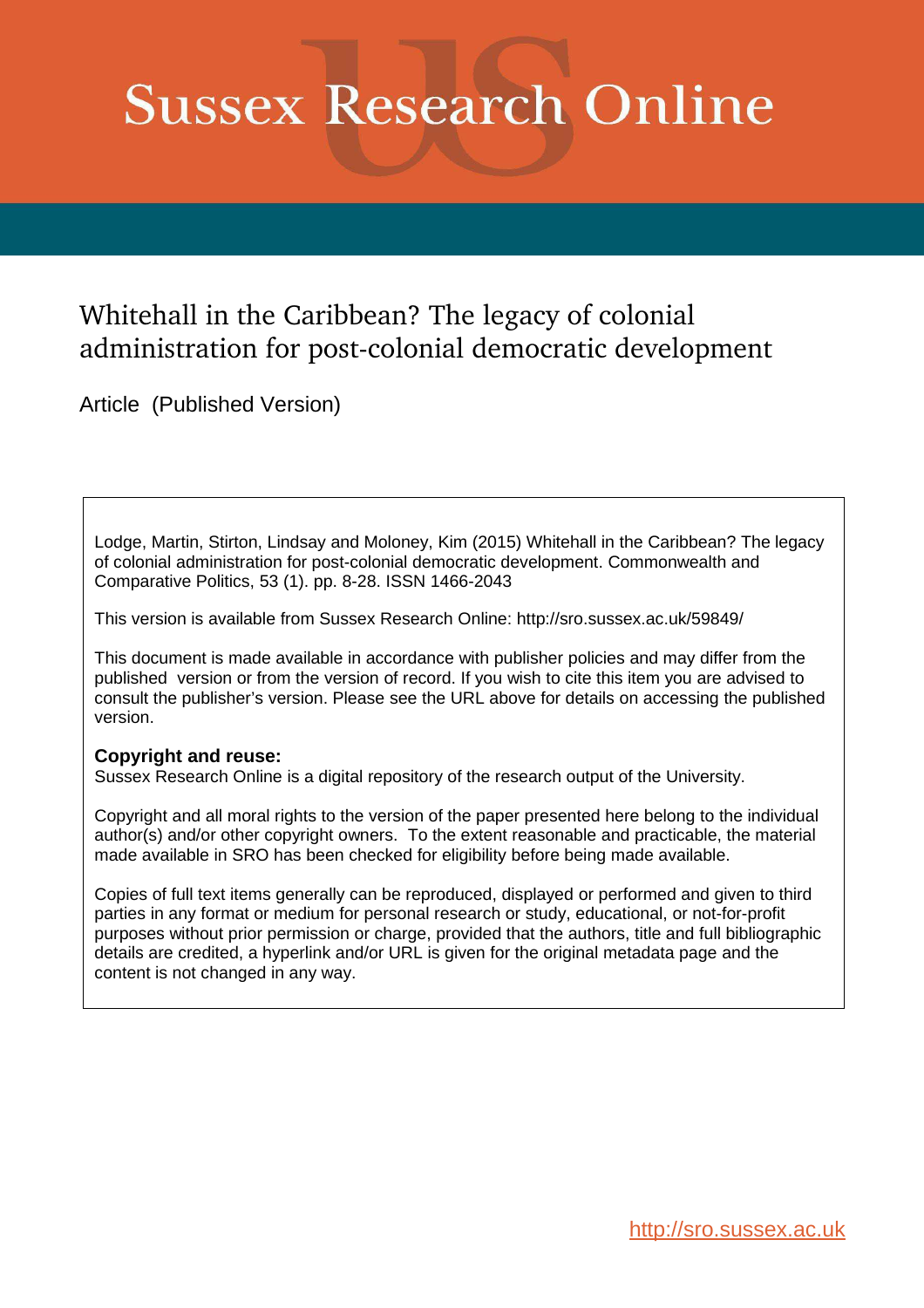

<span id="page-1-0"></span>

**Commonwealth & Comparative Politics**

**ISSN: 1466-2043 (Print) 1743-9094 (Online) Journal homepage:<http://www.tandfonline.com/loi/fccp20>**

# **Whitehall in the Caribbean? The legacy of colonial administration for post-colonial democratic development**

**Martin Lodge, Lindsay Stirton & Kim Moloney**

**To cite this article:** Martin Lodge, Lindsay Stirton & Kim Moloney (2015) Whitehall in the Caribbean? The legacy of colonial administration for post-colonial democratic development, Commonwealth & Comparative Politics, 53:1, 8-28, DOI: [10.1080/14662043.2014.993144](http://www.tandfonline.com/action/showCitFormats?doi=10.1080/14662043.2014.993144)

**To link to this article:** <http://dx.doi.org/10.1080/14662043.2014.993144>

ര

© 2015 The Author(s). Published by Taylor & Francis.



Published online: 28 Jan 2015.

[Submit your article to this journal](http://www.tandfonline.com/action/authorSubmission?journalCode=fccp20&page=instructions)  $\mathbb{Z}$ 

**III** Article views: 500



 $\overline{Q}$  [View related articles](http://www.tandfonline.com/doi/mlt/10.1080/14662043.2014.993144)  $\overline{C}$ 

[View Crossmark data](http://crossmark.crossref.org/dialog/?doi=10.1080/14662043.2014.993144&domain=pdf&date_stamp=2015-01-28)

Full Terms & Conditions of access and use can be found at <http://www.tandfonline.com/action/journalInformation?journalCode=fccp20>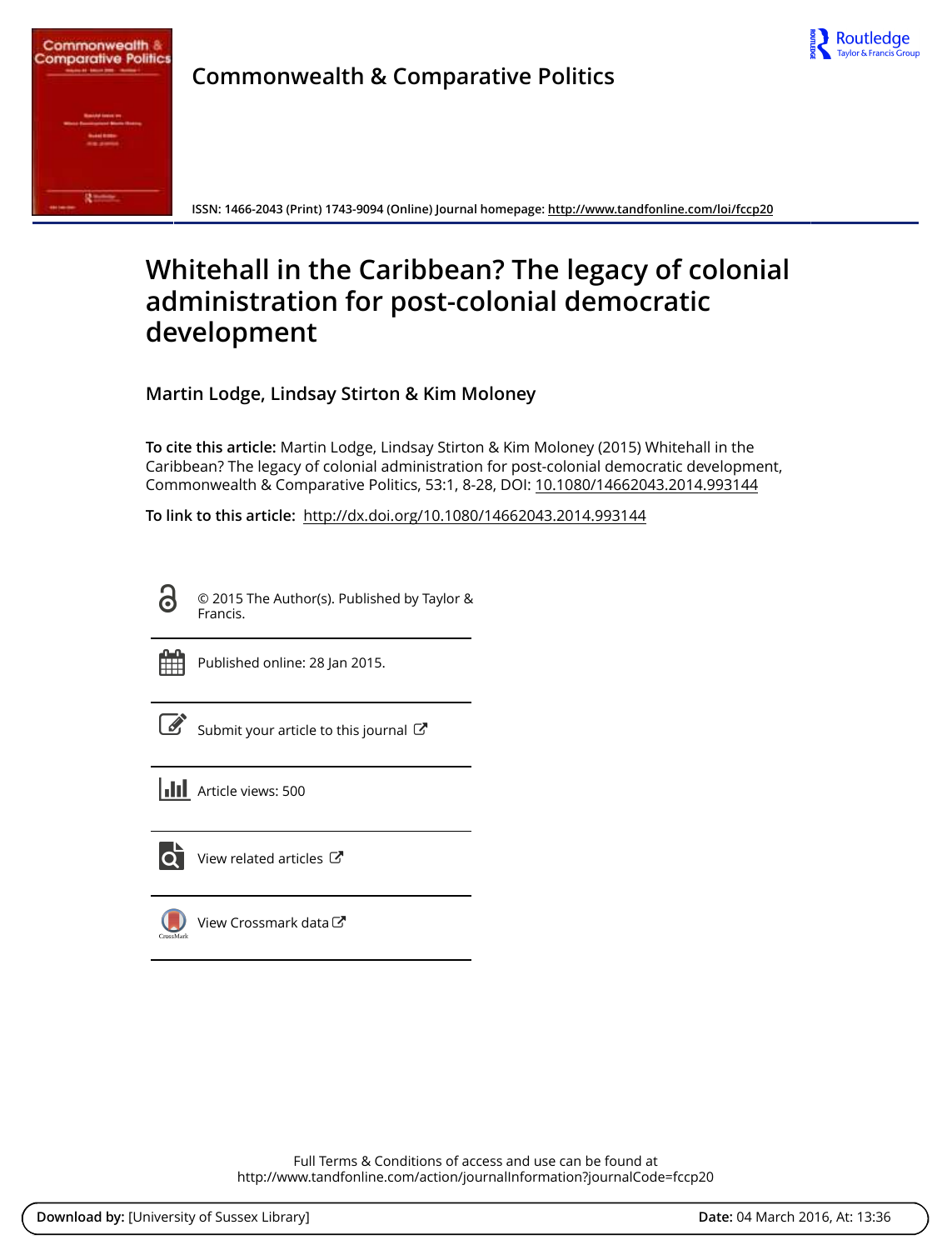### Whitehall in the Caribbean? The legacy of colonial administration for post-colonial democratic development

M[a](#page-1-0)rtin Lodge<sup>a</sup>, Lindsay Stirton<sup>[b](#page-1-0)\*</sup> and Kim Moloney<sup>[c](#page-1-0),[d](#page-1-0)</sup>

*<sup>a</sup>Department of Government, London School of Economics and Political Science, Houghton Street, London WC2A 2AE, UK; <sup>b</sup> School of Law, University of Sheffield, Bartolome´ House, Winter Street, Sheffield 3 7ND, UK; <sup>c</sup>Department of Political Science, University of Miami, Coral Gables, FL, USA; <sup>d</sup>College of International Studies, Kyung Hee University, Seocheon-dong, Giheung-gu, Yongin-si, Gyeonggi-do, South Korea*

Colonial-era administrative institutions and doctrines are fundamental to any analysis of Westminster's legacy in the Caribbean. Applying the lens of 'Public Service Bargains' (PSBs) – the formal and informal understandings of reward, competence and loyalty of public servants – we first examine constitutional and administrative doctrines regarding the public service of Crown Colonies, before analysing how these worked themselves out in Jamaica. Our analysis reveals a number of perceived deficiencies in the PSB in the pre-independence period that cast a shadow on future relations in the post-independence period.

Keywords: colonial administration; Jamaica; Public Service Bargains; development administration; civil service; Westminster system

#### Introduction

No study of 'Westminster in the Caribbean' can afford to ignore the role of colonial-era administration. In Jamaica, the 1944 Constitution introduced institutions of democracy into existing colonial-led political structures (independence came in 1962); however, such institutions were overlaid onto a set of administrative structures and doctrines which had developed since the imposition of Crown Colony rule in 1866. In the study of a 'Westminster in the Caribbean', consideration should therefore not just be paid to the supposed features of 'majoritarian' systems (Lijphart, [1999](#page-20-0)). Instead, attention needs to be paid to

<sup>∗</sup>Corresponding author. Email: [l.stirton@sheffield.ac.uk](mailto:l.stirton@sheffield.ac.uk)

 $\circ$  2015 The Author(s). Published by Taylor & Francis.

This is an Open Access article distributed under the terms of the Creative Commons Attribution License [\(http://](http://creativecommons.org/licenses/by/3.0) [creativecommons.org/licenses/by/3.0](http://creativecommons.org/licenses/by/3.0)), which permits unrestricted use, distribution, and reproduction in any medium, provided the original work is properly cited. The moral rights of the named author(s) have been asserted.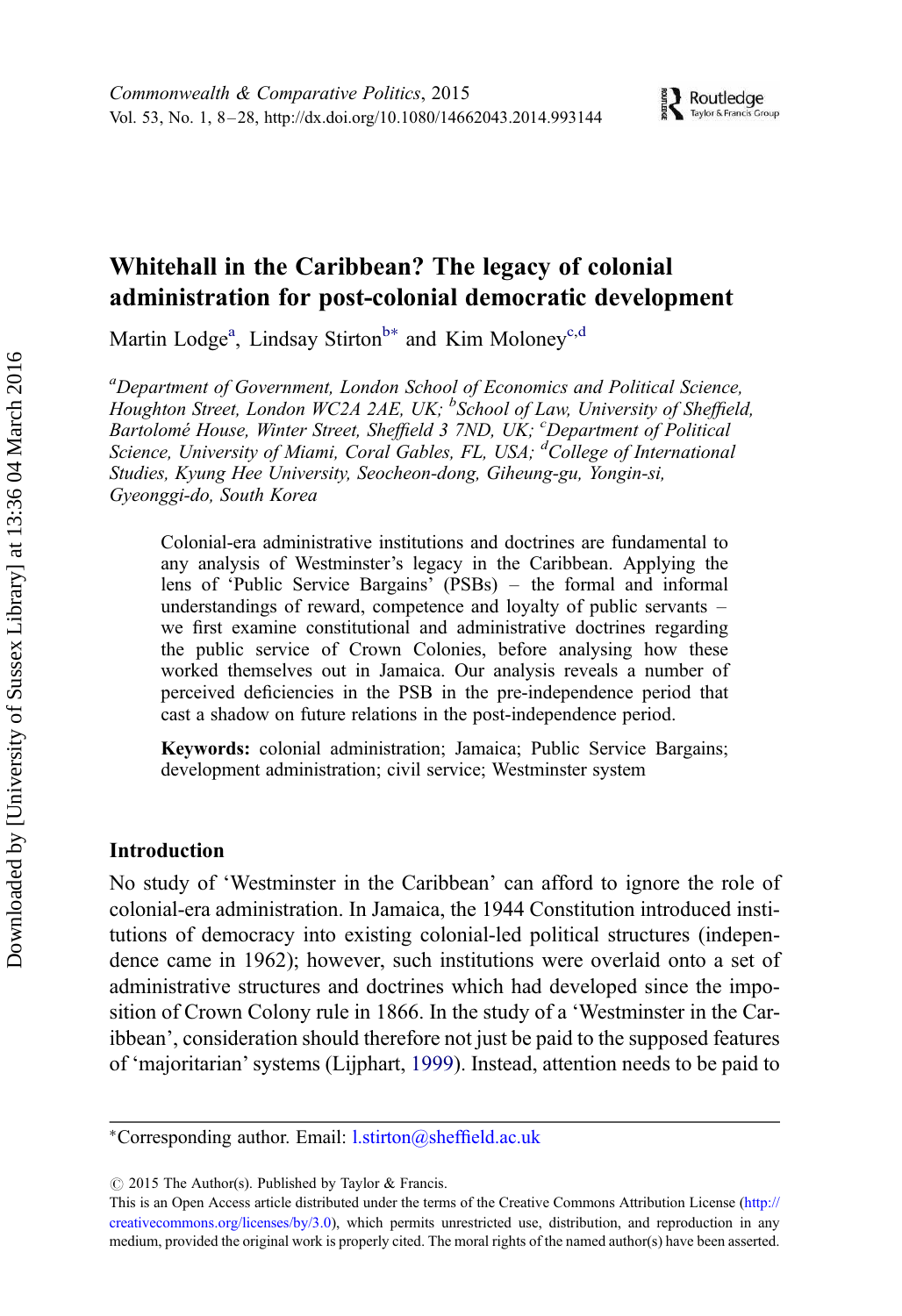the long-standing impact of Whitehall onto political and administrative life in former colonies. Unsurprisingly, the British administrative legacy has had an enduring influence on Jamaica's post-colonial democratic development. After all, colonial administration in Jamaica represented a notion of 'trusteeship', based on institutional arrangements that sought to insulate the public service from local political actors. This legacy of insulation shaped the relationship between administration and post-independence political movements and has been a source of criticism, especially by domestic elites who repeatedly blamed a lack of civil service responsiveness for Jamaica's poor development outcomes (e.g. Manley, [1974,](#page-20-0) pp. 185–187). For Manley and others of his generation, Jamaica's inherited civil service model and its alignment (especially prior to 1945) to the colonial service and its objectives were an anathema to post-independence notions of representativeness, as well as an obstacle to post-colonial transformation.

In the following, the pre-independence legacy is examined through the lens of 'Public Service Bargains' (PSBs): the formal and informal rules and conventions governing expectations about reward, competence and loyalties of public servants (Hood & Lodge, [2006](#page-20-0)). The next section, therefore, outlines the key features of the PSB as it developed within the institutions of colonial rule in Jamaica. Then, we draw on the archival record to trace the way in which these institutions shaped particular expectations of reward, competence and loyalty in the half-century or so leading up to independence. The fourth section draws together our overall findings. We conclude by briefly considering the implications of our findings for contemporary debates about the appropriate role of the civil service in Jamaica's post-colonial democratic development.

#### PSBs in the Jamaican context

PSBs are defined as the explicit or implicit agreements involving reward, competency and loyalty between public servants – the civil and uniformed services of the state – and those in the wider political system that they serve. (Hood  $\&$ Lodge, [2006](#page-20-0), p. 6; also Lodge & Stirton, [2009\)](#page-20-0). In the traditional Whitehall PSB, in return for agreeing to 'anonymity, some sacrifice of political rights and proficient performance', British civil servants were assured, 'prominent careers, honours and a six-hour working day when the middle classes wanted just that, and neutrality was possible, credible and inexpensive' (Schaffer, [1973](#page-21-0), p. 252). Earlier, Lipson noted how, in New Zealand, the 1912 Public Service Act represented a 'mutually beneficial bargain' between civil servants whose careers and pensions were guaranteed, and political parties which, in turn, were owed equal loyalty when in government:

With the political parties the modern [New Zealand] civil service has struck a mutually beneficial bargain. By guaranteeing to public servants a life's career and a pension, parties have foresworn the use of patronage and have guaranteed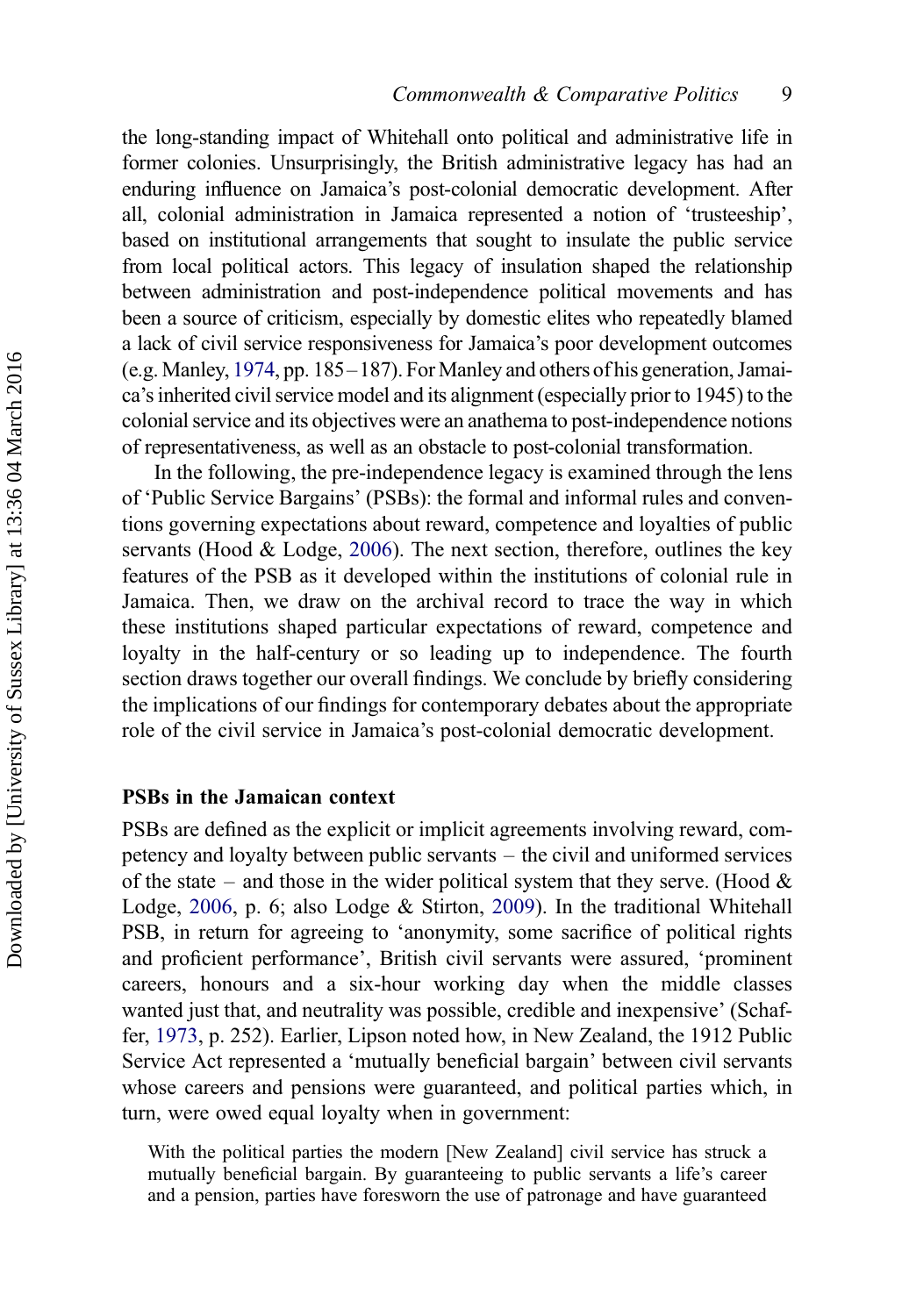to the state's employees their tenure of their jobs. In return the parties expect, and the public servants owe, equal loyalty to any government which the party have placed in office. [\(1948](#page-20-0), p. 479)

Both Lipson's and Schaffer's formulations are sensitive to the conditions and informal understandings under which politics and public servants relate to each other, and to the wider constitutional, administrative and social environment. Complications might arise as 'ministers shuffle out of their part of the bargain, the demands of proficiency increase and even British civil servants no longer get their old guaranteed ration of honours' (Schaffer, [1973](#page-21-0), pp. 252– 253). Equally, civil servants may also shuffle out of their part of the bargain, by failing to deliver on expectations of loyalty (whether to individual politician, party in government, or the 'state') or proficiency.

What then, can be said of the 'Whitehall PSB' that was transplanted to the context of Jamaica? Crown Colony rule was imposed in Jamaica in 1866 following metropolitan outrage at the heavy-handed reaction to the Morant Bay rebellion of 1865. In constitutional theory, the Governor was directly accountable to the Secretary of State for the Colonies, and was the sole authority responsible to and representative of the Sovereign. A Legislative Council provided for some degree of consultation, but was under the effective control of the Governor, who  $-$  in addition to controlling the appointment of  $ex$  officio members of the executive – could nominate additional members. The underlying idea was to maintain executive control while drawing in (through nomination) select members of the local elites, who were nonetheless outweighed by official members. A measure of representation was introduced in 1884, with the introduction of nine elected members into the Legislative Council, increased to 14 in 1893. Domination by the governor was in practice moderated to some extent by constitutional convention, but remained overwhelming since, in the last instance, the Governor's power to declare a measure to be of 'paramount importance' could force any measure (Barnett, [1977](#page-20-0), pp. 9–15).

Political oversight by elected representatives became a significant feature of Jamaican administration only after 1944. The 1944 Constitution provided for an elected Executive Council to act as 'the principal instrument of policy', while the Legislative Council became the upper house of a bicameral legislature, which also comprised a new House of Representatives. The shift in the style of government meant that, for the first time, it was the voices of elected members – in the form of Chairs of Standing Committees in the new House of Representatives – rather than the voices of civil servants that were heard in matters concerning the work of Government Departments (Byles, [1948](#page-20-0), pp. 64– 65). The 1953 Constitution continued this trend. The development of an 'incipient Cabinet system' (Barnett, [1977](#page-20-0), p. 18) introduced elements of the concept of *responsible* government (in the British context, see Birch,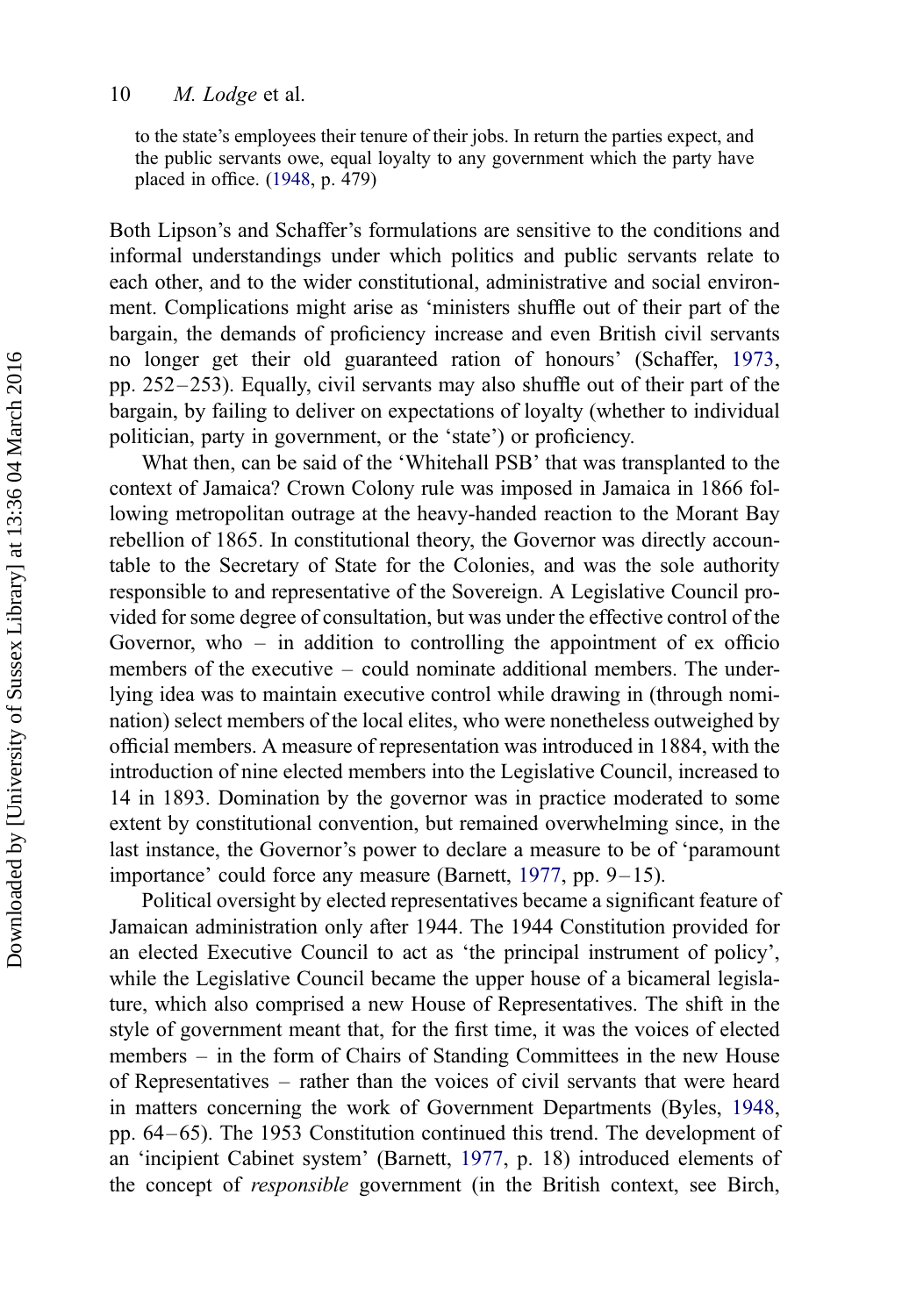[1964\)](#page-20-0) into the Jamaican constitution, more fully developed under the 1959 Constitution which granted internal self-government to Jamaica.

In general, Crown Colony government thus represented a particular understanding of *trusteeship*. It allowed for limited participatory political institutions, while the colonial administrations' loyalties were directed towards the British Empire rather than local economic elites. The overall goal of the trusteeship doctrine was to achieve a 'general improvement of the standard of native life' (Lord Moyne's [1](#page-19-0)932 report on Kenya, CO533/421/1).<sup>1</sup> By the time independence had appeared on the agenda, the doctrine of 'preparation' was defined as

ruling a country for the benefit of its people while they are the wards of a benevolent trustee, and also to train them for the self-government and independence which British policy intends that they should achieve in as short a time as is reasonably possible. (Robertson, [1961,](#page-20-0) p. 313)

The operative ideas of trusteeship within the colonial PSB emphasised limited oversight from the Colonial Office. The idea that Crown Colonies were administered from London was 'the one rank heresy we all shudder at' (Hyam, [1999](#page-20-0), p. 257). Rather, Colonial Office doctrine emphasised 'on the spot' rule by Governors with the Colonial Office performing 'an essential function of cautious criticism' (Hyam, [1999,](#page-20-0) p.257). A further principle was that colonial order had to be maintained on the basis of least coercive expense (Darwin, [2012](#page-20-0), p. 190), regardless of whether concerns were of a geopolitical, military, commercial or missionary basis.

In sum, a number of constitutional and administrative features shaped the evolving PSB in Jamaica: First, insulation from domestic elites, together with lines of executive accountability, via the Colonial Secretary and through the Governor, meant that loyalty was to the Sovereign, and thus to the (metropolitan) government of the day. The Colonial Office saw its role as limited in terms of oversight. Second, competence was to provide for government that would smooth the way towards self-government. Third, the reward dimension was to reflect the local conditions themselves.

Criticism focused on these PSB dimensions. Harold Laski, for example, pointed to a lack of reward and competency, as well as loyalty among colonial administrators. It was, he suggested, 'difficult to suggest what are the purposes of the British Colonial Empire for those who are responsible for its maintenance' (Laski, [1938,](#page-20-0) p. 541). According to Laski, the ideal of trusteeship was:

too flattering to the results obtained. It is hardly compatible with the historic incidence of the facts. It is a word whose sound is too noble for the squalid results too often attained; for, in many cases, whether the test taken be standard of life, public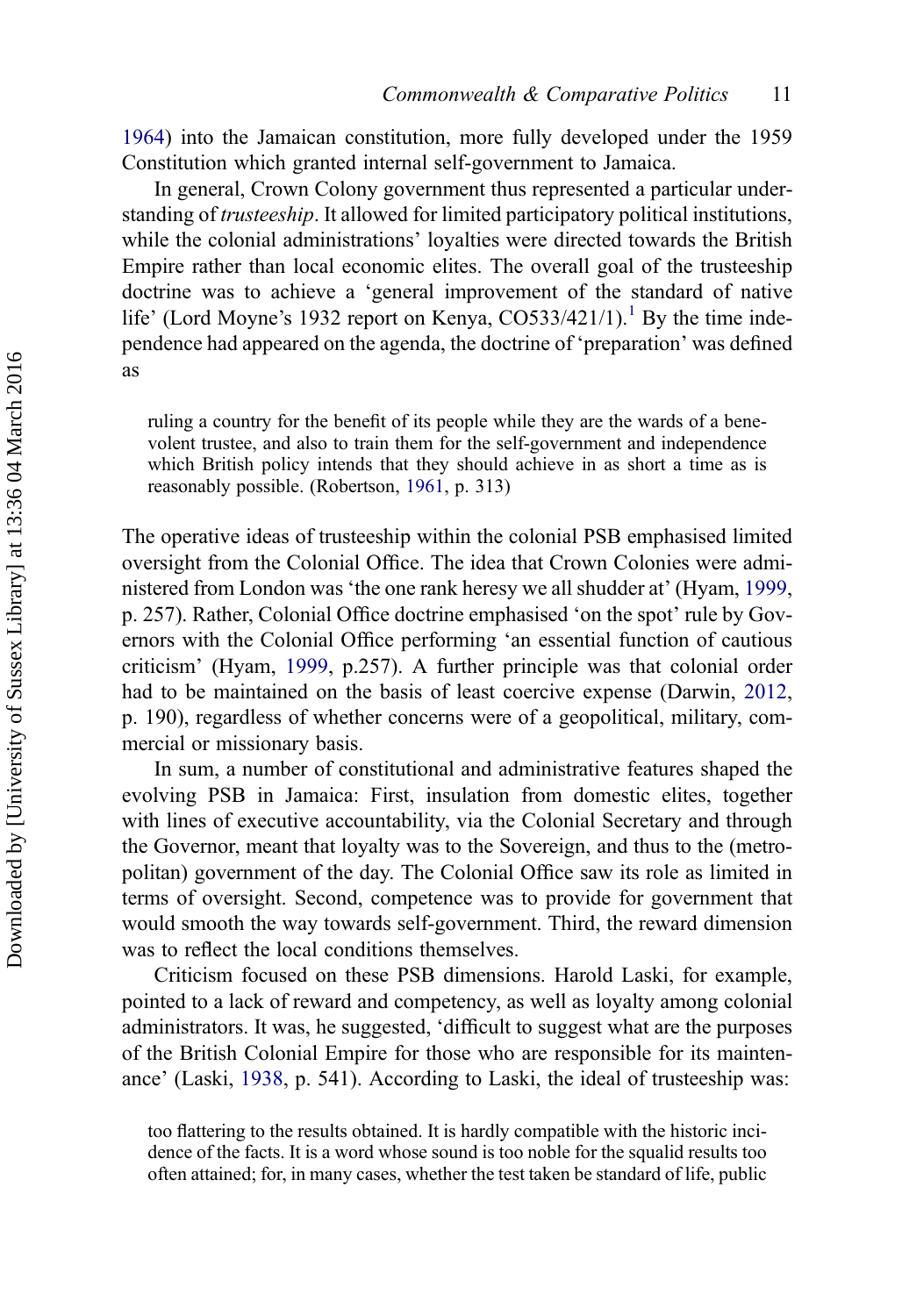health, education, or growth of fitness for self-government, the colonies remain, in large degree, the slums of empire. [\(1938](#page-20-0), p. 541)

Recruitment was pursued on too narrow lines, failing to develop 'educated coloured people' (Laski, [1938,](#page-20-0) p. 547). The emphasis was on 'sound men' rather than 'innovators' who did not learn from other colonial experiences, who failed to engage conscientiously with London, the repression of opposition movements, such as trade unions, and Treasury determination to run an Empire 'on the cheap'. Policy-making, according to Laski, was on the basis of precedent, control was 'gravely bureaucratic in nature' [\(1938](#page-20-0), p. 548), leading to a 'lack of imagination, complacency about ... larger issues, absence of sympathy for the educated members of the subject peoples' [\(1938](#page-20-0), p. 550).

Laski's diagnosis was paralleled by civil servants. For example, a former governor general of Nigeria noted how the post-1945 world had brought about a change in terms of the 'unquestioning certainty in our attitude to our task, doubts about whether democracy was an appropriate form of government, and also the realisation that "trusteeship" was no longer accepted by the governed population' (Robertson, [1961,](#page-20-0) p. 313). Similarly, a leading Colonial Office civil servant noted in his 'administrative memoir' how the unification of the colonial service in 1930 had created a cadre of individuals which, together with a growing willingness from London politicians to fund development, could have launched an era of planning and development, especially as part of the 1940 Colonial Development and Welfare Act (Jeffries, [1972](#page-20-0), p. 9). However, the post-1945 world was a different one, where the priority was the seemingly inevitable move towards de-colonisation, rather than a planningdriven colonial policy.

A generation after Laski, Schaffer [\(1973](#page-21-0), pp. 205 – 209) painted a similar picture. Rather than trusteeship and preparation, the path towards independence had been characterised by resistance, especially towards extending participatory institutions, by the narrow recruitment pool. Competent colonial government was, according to Schaffer, defined as the maintenance of law and revenue flows, as well as efficiency – rather than developing local administrative talent. Such absence proved even more problematic, given the lack of evolving understandings of politicians and civil servants, as well as the need to 'localise' a bureaucratic leadership characterised by expatriates.

#### PSBs in practice

To examine the PSB in evolving debates surrounding the civil service in Jamaica in the period prior to independence, we rely on official documentation, material found in national archives (in London and Spanish Town, Jamaica)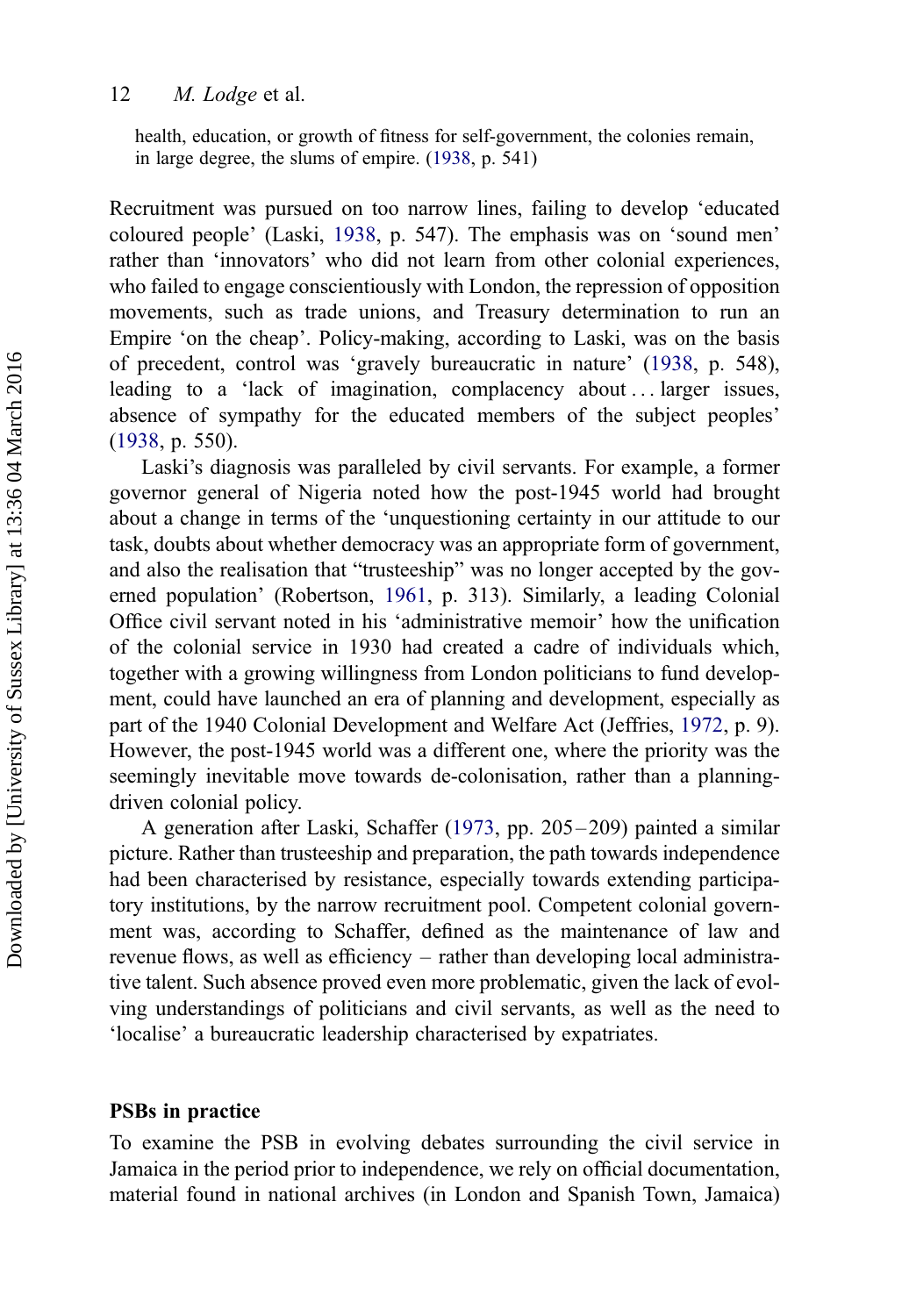and the historical online archive of the Jamaican daily, *The Gleaner*. These have been supplemented to some extent by a review of secondary sources, memoirs and, where possible, interviews. As will become evident, some official reports are directed more at the Colonial Office and its approach towards Jamaica (and the Commonwealth Caribbean); other reports focused more on the PSB applying to local civil servants. Nevertheless, they provide a good insight into the overall PSB that was said to apply to colonial administration in Jamaica, albeit from a predominantly 'top-down' perspective.

We concentrate on the evolution of such understandings through five key reports written in the era under consideration. These are: (1) The 1919 Legislative Council Select Committee established to consider salary increases (Select Committee of the Legislative Council, [1919\)](#page-21-0); (2) the *Report of the Salaries Commission* (Salaries Commission, [1929](#page-21-0)); (3) the *West India Royal Commission report* (Guinness, 1st Baron Moyne, [1945\)](#page-20-0); (4) The *Report of the Committee on the Public Service in Jamaica 1939– 1942* (Hodges, [1942\)](#page-20-0); (5) *The Report of the Commission on the Public Service in Jamaica* (Mills, [1949\)](#page-20-0). In addition to these five reports, we consider also the issue of transition agreements in the lead-up to independence for Jamaica. The analysis starts in the immediate post-First World War period when concerns about the quality of governance in the colonies had become particularly salient.

#### Select Committee report 1919

Following the end of the First World War, a Select Committee of the Legislative Council was established to consider 'applications for temporary or permanent increase in salaries or wages [after 10th April 1919, and] to consider these applications and the question of the revision of emoluments paid in the Civil Service generally' (Select Committee of the Legislative Council, [1919](#page-21-0), para. 1). The select committee was also invited to look at 'the economy and efficiency of the various Government Departments' (Select Committee of the Legislative Council, [1919](#page-21-0), para. 1).

The catalyst was the increase in the cost of living post-First World War. This was said to have resulted in considerable hardship, especially to Assistants whose position was said to have become increasingly vulnerable. In 1918, the government was forced to concede that no official notice would be taken of bankruptcy proceedings against officers. The implicit admission that salaries were insufficient to live was, according to *The Gleaner* 'a damaging admission, a thing that was a reproach to this country, a startling disgrace' (*The Gleaner*, 22 October 1919). The Committee agreed that

the salaries paid should be sufficient to enable a man to live; it may be that others are dependent on him, but apart from that under the present circumstances it does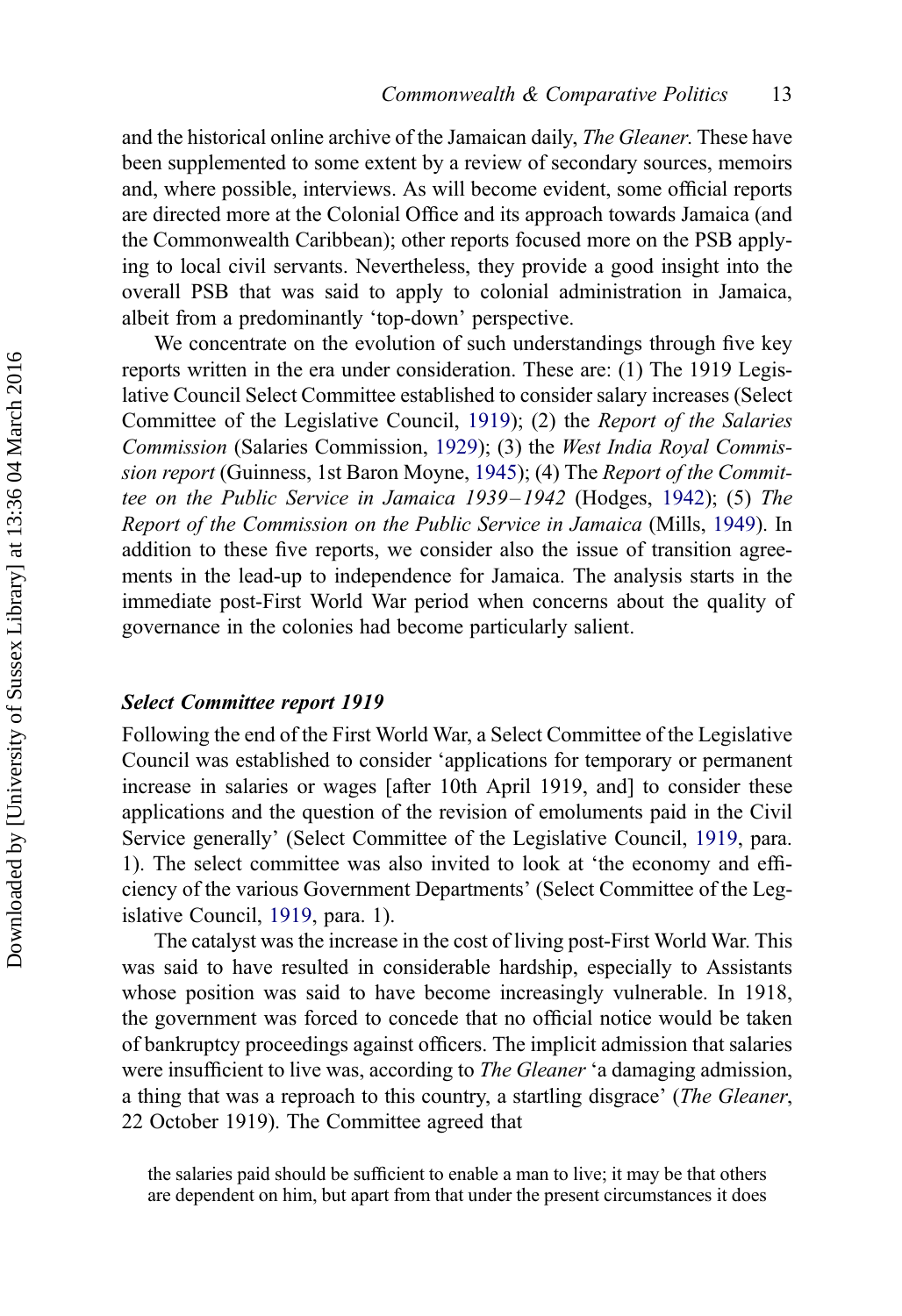not seem possible for a man to live on £78 a year, nor is it easy to do so on £100. (Select Committee of the Legislative Council, [1919](#page-21-0), para. 8)

Inadequate salaries were said to lead to a loss of proficiency particularly at the Assistant level: 'At present many young Assistants resign their positions, either to take up more lucrative appointments or to go abroad; and so, promising Officers are lost to the Service' (Select Committee of the Legislative Council, [1919](#page-21-0), para. 8). A separate minute by one of the Select Committee members, J. H. Phillips (member for St Thomas) pointed to another reason for this attrition: 'There are men in the Service who are admittedly clogging the advancement of others by their incapacity, and have been doing so for years past' (Select Committee of the Legislative Council, [1919](#page-21-0), Ch. XI). He added, '"Promotion by merit" does not naturally meet with universal approval in a service where "promotion by seniority" has generally been the rule' (Select Committee of the Legislative Council, [1919,](#page-21-0) Ch. XI). The majority of the Select Committee rejected proposals for voluntary or compulsory retirement at age 40 or 45 which, being contrary to the principle of employment at the pleasure of the Crown, 'would revolutionise the theory and practice of the Service, and might conceivably tend to disorganisation' (Select Committee of the Legislative Council, [1919,](#page-21-0) para. 4).

The recommended salary increases, including a starting salary of £100 per annum for Assistants, were described by *The Gleaner* as 'substantial' (*The Gleaner*, 10 December 1919). Debates did not solely focus on salary but the increase in the burden of work: '[ ... ] within the last 20 years the work with respect to every Government Department has considerably increased ... [as] the Government has ... undertaken new duties in various fields' (Select Committee of the Legislative Council, [1919](#page-21-0), para. 15). Such increases in work had not been matched by an increase in the civil service establishment. The Committee regarded better salaries as more valuable than an increase in manpower: 'pay them well, and work them hard' was its recommendation (Select Committee of the Legislative Council, [1919](#page-21-0), para. 15). Furthermore, 'selection should be of the candidate, male or female, who is best qualified, having regard to the nature of the work' (Select Committee of the Legislative Council, [1919,](#page-21-0) para. 15).

#### Salaries Commission, 1929

Issues of reward and competence were again raised by a Salaries Commission 1929 (Jamaica Archives 1B/5/235, Jamaica Archives 1B/5/77/126-1929 and Jamaica Archives 1B/5/77/231; full report in *The Daily Gleaner* (6 March 1929). The Commission was established in response to a proposal of the Governor General. Its terms of reference covered salary levels, and the possibility of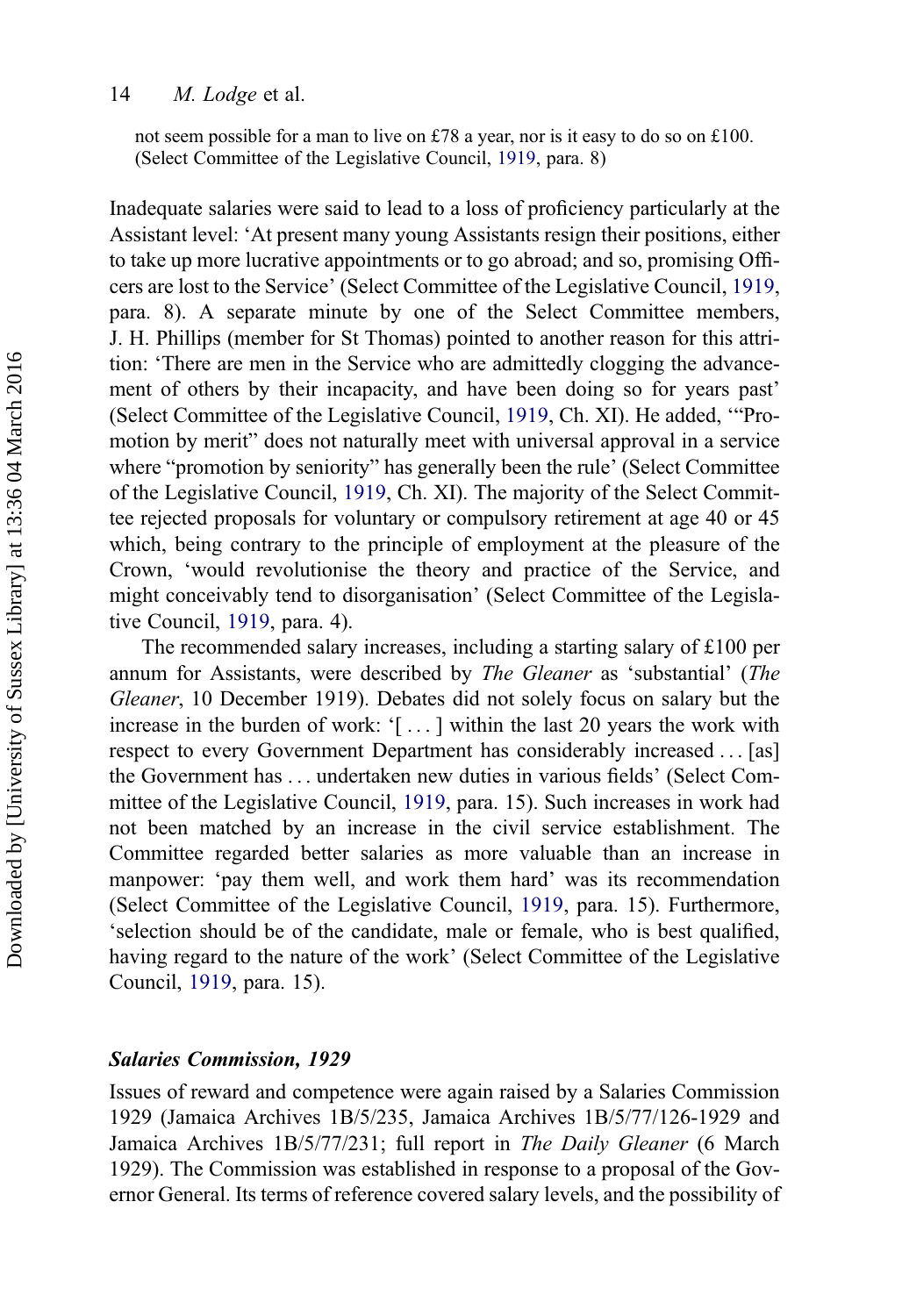achieving economies of staff numbers. The final report had little to offer in terms of staff reductions, even recommending the expansion of some scientific and technical positions.

The Commission concluded that 'taken as a whole, the Civil Service of this Colony is underpaid', leading to a situation where 'the promising youth of the Colony is being attracted into other walks of life' (*Daily Gleaner*, 6 March 1929). In an era when admission into executive work was (except for some central appointments) through promotion from the rank of Assistant, the Commission's recommendations aimed to attract

a type that can not only be moulded into an efficient clerk but which will in course of time be likely to develop those qualities which are essential in the men who can aspire to the higher offices of Government. (*Daily Gleaner*, 6 March 1929)

The administration rejected the most significant recommendations in respect to salary and grading structure, namely the abolition of the distinction between a first- and second-class clerk into a single grade. It favoured the minority report by a representative on the Commission of the private sector, which recommended only relatively modest increases in salary ('it must be remembered that the majority of Tax-payers are in not as favourable position as are members of the Service' and warning of the risks of making commitments 'until the island has, without any doubt, stabilised its prosperity' (*Daily Gleaner*, 6 March 1929)).

On equal pay between the sexes, the Colonial Secretary's views went further than recommendation that female recruits should be paid £100 per annum, the same as Assistants: 'when Assistants join the Service, they are of little value. They have to be taught their job; but a stenographer comes into the service with a thorough knowledge of her job, namely Typing and Stenography' (Jamaica Archives 1B/5/77/126-1929). Furthermore, the Colonial Secretary was opposed to the recommendation that civil servants should be given a luncheon hour, arguing that it 'would be hopelessly abused by a lot of people who would simply be out of the office for an hour' (Jamaica Archives 1B/5/77/231).

The Report criticised the inadequacy of local recruitment practices, including long waiting lists of qualified candidates: 'The result is that the best candidates tire of waiting and only those who have not succeeded in obtaining other satisfactory employment retain their names on the list and are eventually appointed to the service' (*Daily Gleaner*, 6 March 1929). The Commission's damning conclusion linked issues of reward to competency: 'The present system of selection appears to us to be no system of selection at all' (*Daily Gleaner*, 6 March 1929). Official discussion agreed that the system 'does not tend to attract to the Service the type of young man which is so very necessary' (Jamaica Archives 1B/5/77/231).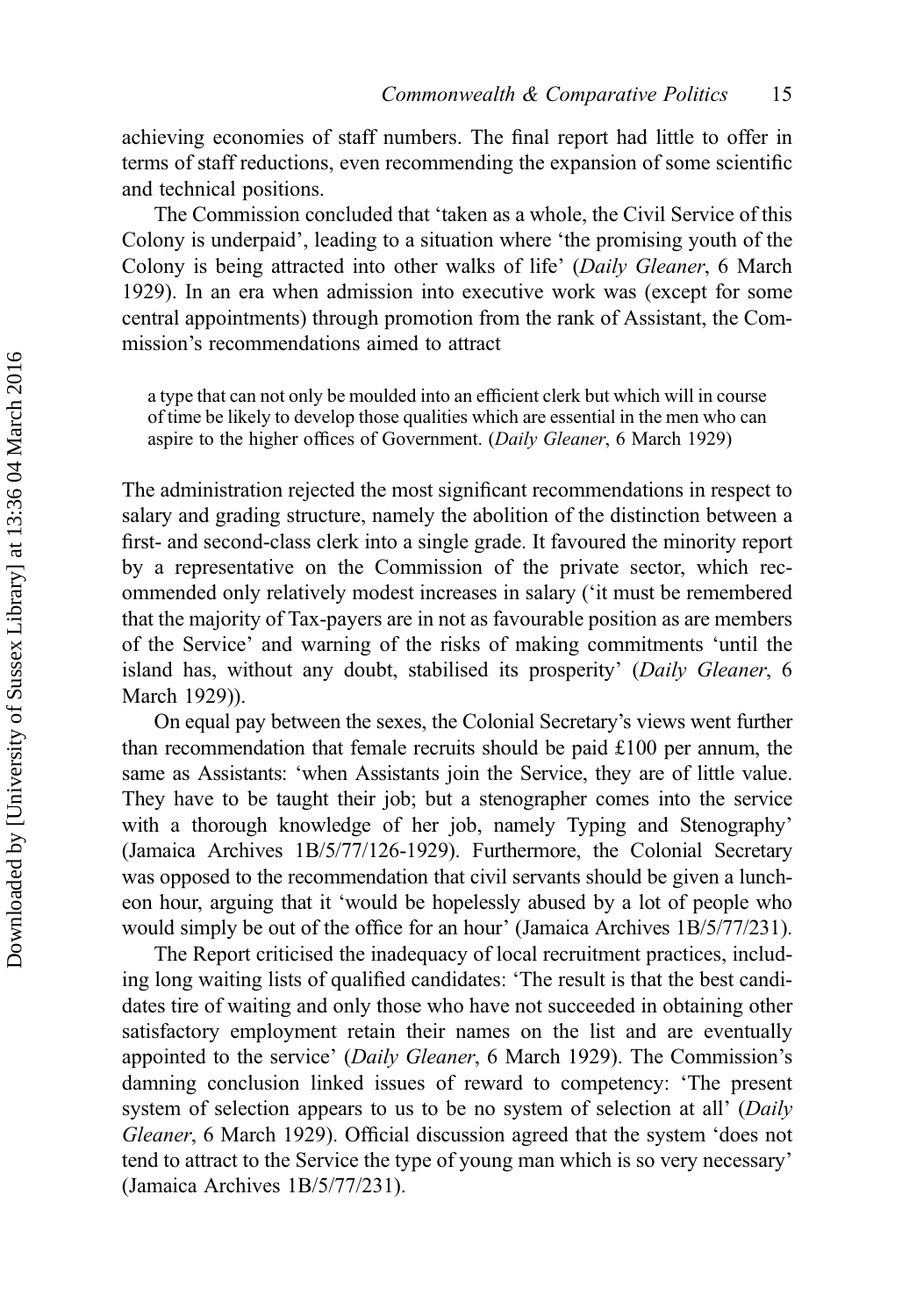Improvement was seen to lie in personal interviews. As noted by one senior officer, candidates were

so similar in qualification that they might have been all turned out from the same mould in a mass production factory. They have all passed the Junior Cambridge, all possess the same glowing testimonials from the referees, and all profess to a love for and proficiency in games.

A new system, 'might afford the Selection Committee some facts on which to divide the candidates into at least two classes of sheep and goats' (Jamaica Archives 1B/5/77126-1929).

#### Report of the West India Royal Commission (the 'Moyne Report', 1945)

Insights into the climate that generated Laski's comment on the colonial civil service can be gleaned from the report of a Royal Commission chaired by Lord Moyne. This report was initiated in June following strikes and unrest that had erupted all over the British West Indies in 1938. To avoid a German propaganda coup due to the Report's damning conclusions, only the executive summary was published. The completed report of 1939 was suppressed until after the Second World War (Cmd. 6607).

The establishment of the Royal Commission was motived by the unrest witnessed in the Caribbean islands that was blamed on the spread of 'modern ideas ... amongst the coloured people'. According to the Secretary of State for the Colonies' note to his cabinet colleagues, '[ ... ] the economic conditions of the coloured communities in the colonies are at least fifty years behind the times and it is not too much to say that their condition constitutes a reproach to our colonial administration'; indeed, a further deterioration would 'prove very damaging to Great Britain's reputation as a colonial power' (CAB 21/ 809, 17 June 1938). Blame was placed at the door of the narrow and reactionary franchise that informed the legislatures, as well as the 'low standard of administration' that British rule had 'obliged to maintain owing to local preferences for appointments of local men and to the extremely low salaries which some of the Colonies can afford'. Indeed, the low salaries and conditions of service deterred 'good officers from the Colonial Service generally', leading to social progress being 'retarded' (CAB 21/809, 17 June 1938). It was argued that any work would be futile if there was no up-front commitment by HM Government to provide enhanced funding.

The Moyne Report similarly argued that one of the problems of colonial administration had been that colonies had to largely cover their own expenses. In response, the Colonial Development and Welfare Act 1940 provided central funds for the provision of education, health, housing and social welfare (among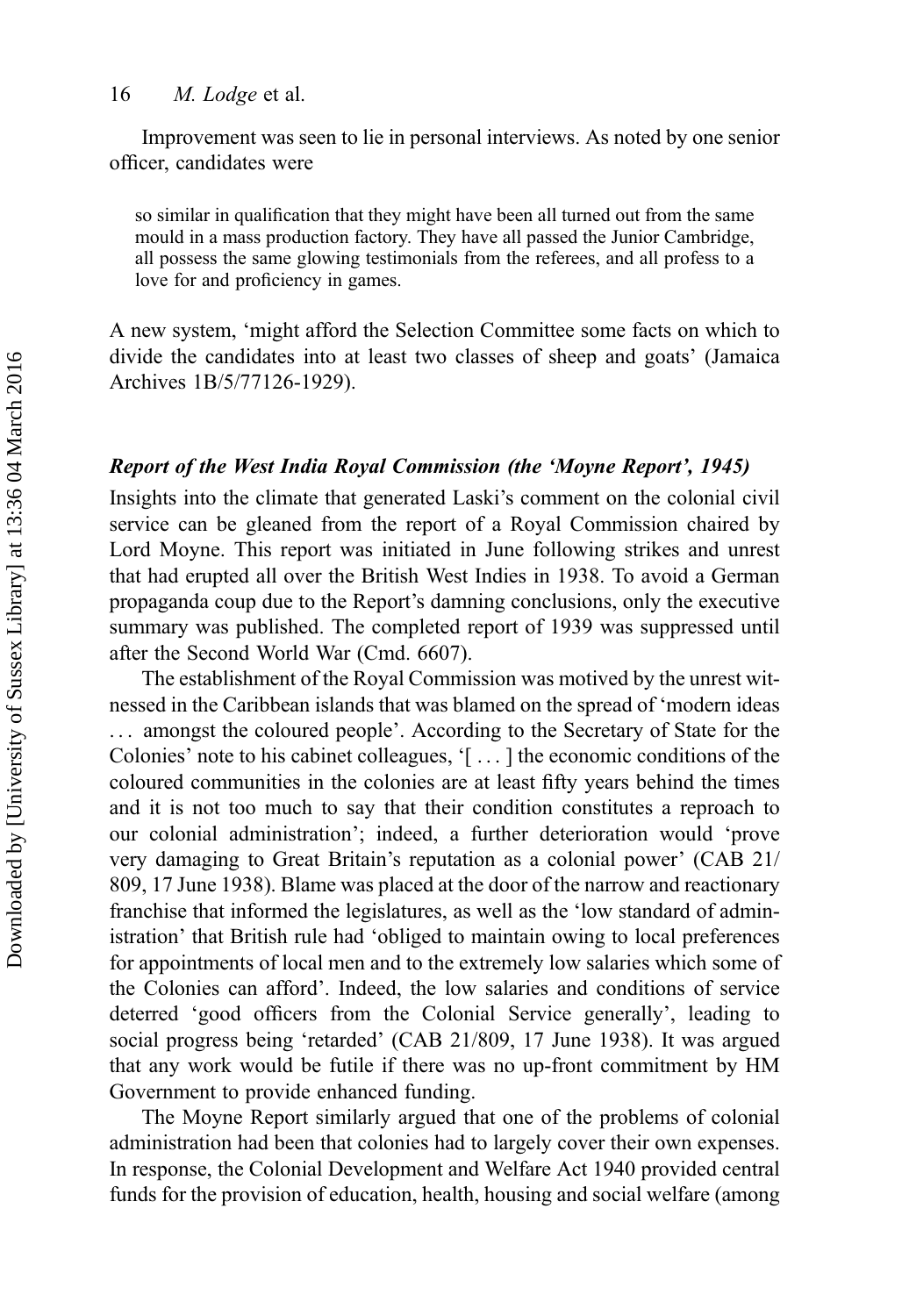other matters), as well as for training programmes for the civil servants who were to administer these funds.

While acknowledging island-specific factors, the Report condemned with a 'sense of shame' the 'situation which now exists'; 'we are the biggest landowners in the world, and we allow our people to live in these conditions'. Similarly, the Report noted that the causes for this widespread malaise were partly economic, partly constitutional. In fact, social regeneration was 'not possible under the present form of government'. Particular criticism was reserved for issues of rewards and competency.

On the one hand, colonial administration was hampered by the fact that the 'tropical climate' had an effect on 'a man's health and mental capacity', but also that a one-year absence from the 'home administration' led to a

very deteriorating effect upon his administrative capacity [ ... ] there are far too many men today waiting for their pension and putting off reforms, which they know should be tackled, rather than run the risk of unpopularity with the Colonial Office or in the Colony itself.

This lack of initiative was a result of being 'a little out of touch with the main currents of opinion in the territories for which they are responsible', due to 'continuous meetings with the well-to-do'.

On the other hand, insufficient rewards contributed to a poor standard of living and lack of resources to pursue interventionist policies: 'civil servants are expected to live up to a high standard of respectability, and to maintain the social status of the class to which they belong [ ... however ... ] they are constrained to practice the strictest economy, which often entails residence in mean dwellings with inadequate accommodation, appearing at work almost poorly clad, and in some cases, foregoing the regular use of nourishing food', thus 'the Colonial Office and the local administrations have been embarrassed, have been hindered and hampered at almost every turn, by the vulnerable position of these Colonies; and that is one of the absolutely fundamental weaknesses of their position' (official report). Indeed, local administration which was 'not really ... of a sufficiently high standard' due to the

perhaps natural insistence of the local Legislatures in most cases that local candidates should be appointed ... and low salaries and conditions of services are often such as they would not in any case attract good officers from the Colonial Service generally.

The problem was, however, also one affecting the Colonial Office; Lord Moyne suggested that its weakness was due to its origins and that it 'has always rather suffered from prenatal experiences'.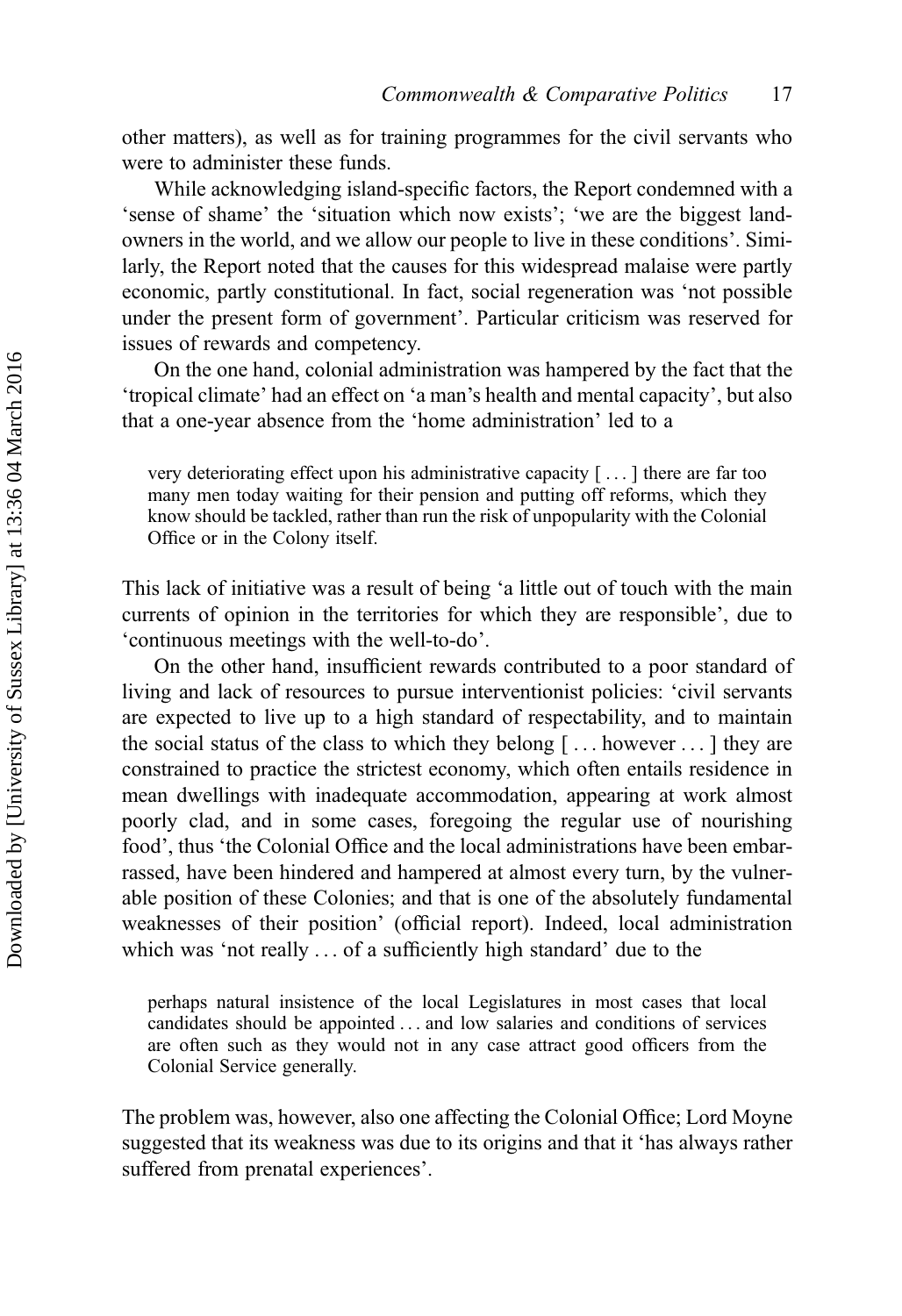In other words, the criticism of the appalling conditions in the West Indies that had given rise to rioting and fear of destabilisation, was directed at the quality of administrative and political rule, and at the heart of those criticisms was the nature of the PSB: a disinterest in initiative (if not actual discouragement) led to risk-averse and poorly trained civil servants who were also poorly rewarded for their services. The response, the 1940 Act, was supposed to bring the promise of a different kind of developmental administration, one where a 'well-equipped Colonial Office was now a necessary instrument of British colonial policy' (Jeffries, [1972](#page-20-0), p. 16). Such hopes were quickly dashed, if only because of the institutional inheritance of a colonial service in which public services in each territory had remained distinct, and where serving officials were paid by the colony they were currently serving. Co-ordination in terms of perks and other aspects of the PSB were therefore a matter of negotiation, rather than central imposition. In addition, there was a reluctance to merge civil servants working for the Colonial Office with those working for the colonial service (i.e. those civil servants working in the colonies). The decision, in 1944, not to merge these services was widely seen as a political signal that certain understandings would not be forthcoming:

if the scheme had gone through it would have established the principle that the British government accepted responsibility not only for making suitable staffs available to the colonial territories, but also for securing suitable terms for the officers employed, and [ ... ] providing funds for this purpose. (Jeffries, [1972](#page-20-0), p. 33)

#### Committee on the Public Service in Jamaica 1939– 1942

Shortly before the publication of the Moyne Report's executive summary, a Committee on the Public Service in Jamaica was established in 1939, 'to review the existing organisation, emoluments, and other conditions of employment of the Public Service in Jamaica and to make recommendations ... ' (Hodges, [1942](#page-20-0), para. 1). The Report was critical of the Salaries Commission 1929 and the official response, commenting sarcastically on the additional expenditure on salaries of around £14,000 per annum provided to address problems of an underpaid service that 'It can only be concluded that this condition of affairs was corrected relatively cheaply' (Hodges, [1942](#page-20-0), para. 6). On the additional payments to clerks, 'it is clear to us that, in the subsequent years, this provision failed to solve a question which ... has given rise to much of the dissatisfaction which persists in the Civil Service today' (Hodges, [1942](#page-20-0), para. 6). The continued inadequacy of civil service salaries was confirmed by G. E. Mills, a civil servant in the 1930s, who recollected that during his time in the Postmaster General's department, some 'older colleagues, barely subsisting on their meagre salaries, hiding from debt collectors, made weekly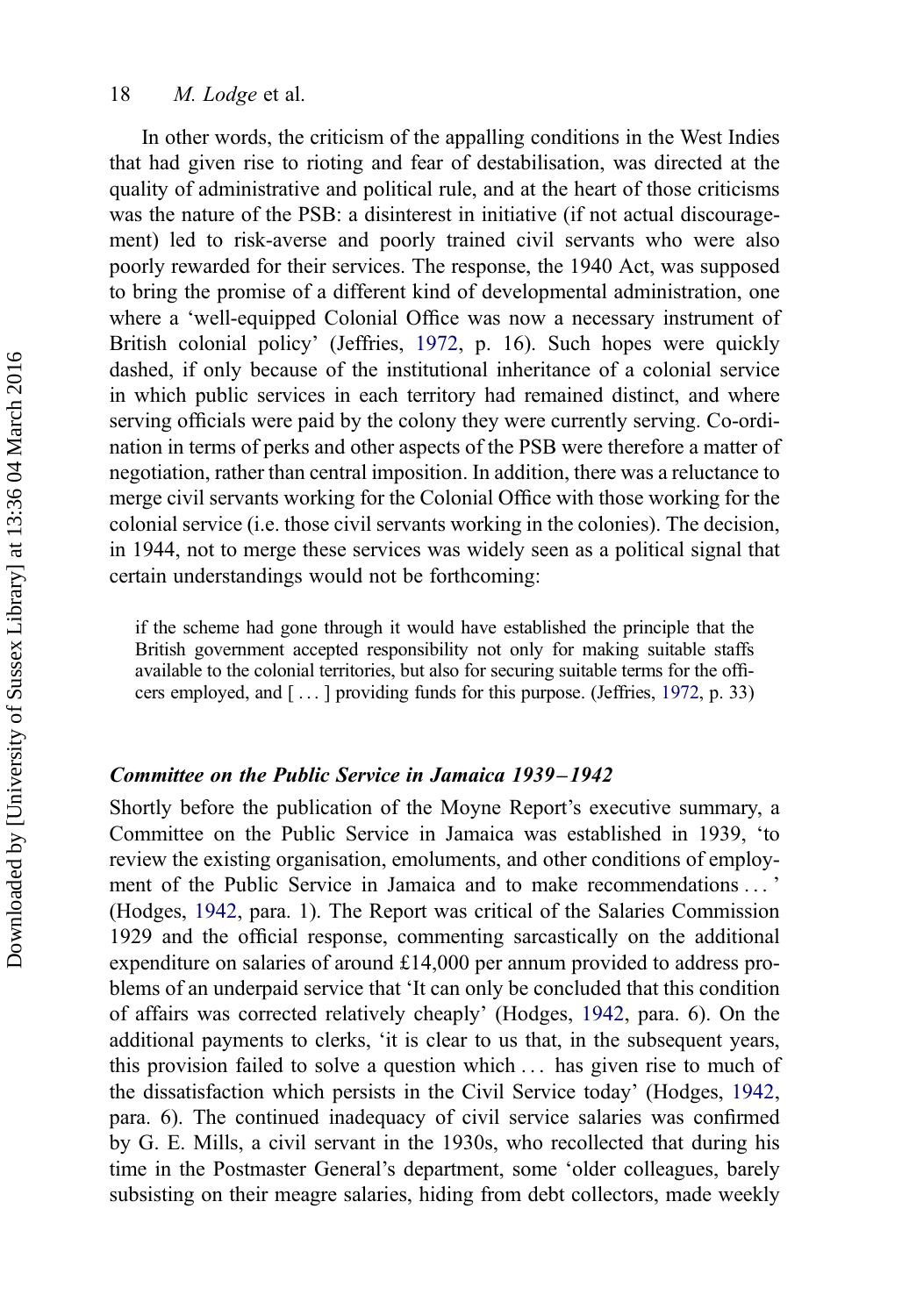efforts to eke out their incomes by gambling, greedily anticipating opportunities and occasions for overtime pay' (Mills, [1994,](#page-20-0) p. 57).

The Report again highlighted a situation of chronic understaffing in the Service, as well as the inadequacy of prior measures to increase staff: 'We are satisfied that the majority of Public Officers give, not only a full day's work, but a considerable amount of overtime, including Sundays and public holidays ... In many Departments, vacation and departmental leave are curtailed' (Hodges, [1942](#page-20-0), para. 9). Part of the problem, the Committee argued, was that there had been a considerable extension of government-provided social services, and the demands placed even on ordinary Departments had become far more exacting. An increasing amount of civil service time was allegedly taken up with dealing with members of the public:

senior officers whose duties bring them into contact with the public, find little time during office hours to deal with correspondence and normal requirements of office. In many cases, work is done out of office hours, leaving no leisure time for recreation or relaxation. (Hodges, [1942,](#page-20-0) para. 12)

Problems of overwork also obtained at senior levels, with Heads of Departments required to chair numerous committees. The Report called for a new understanding with the public in which 'the public of Jamaica should have their business carried on with despatch, with ability and courtesy; but the public must provide adequate staff for the machinery of Government, and must pay commensurate sums, by way of salaries ... ' (Hodges, [1942](#page-20-0), para. 14). The Report drew attention to the comparatively low share of the colony's revenues which went to pensions and personal emoluments compared to other, similarly situated territories.

As with the Salaries Commission more than 10 years earlier, the Committee found difficulties in attracting more than minimally qualified candidates: 'the Civil Service does not offer sufficient attraction to the average boy or girl with educational qualifications above what is required to qualify a candidate to sit for the Civil Service Entrance Examination today' (Hodges, [1942](#page-20-0), para. 20). This was also a problem given the 'growing desire on the part of Jamaicans to senior offices in the Local Civil Service filled by Jamaicans' (Hodges, [1942,](#page-20-0) para. 22). Higher educational standards, as well as suitable entry routes for those with advanced educational qualifications was seen as a first step to encourage 'the prospective Civil Servant to fit himself for the responsibilities of executive office' (Hodges, [1942,](#page-20-0) para. 22). Competence in the higher levels was also diminished by 'a system of promotion, which ... has tended to give prominence to seniority at the expense of merit and special qualifications' (Hodges, [1942,](#page-20-0) para. 94).

The Report made recommendations regarding the appointment of university graduates – including 'perhaps to a lesser extent – young women'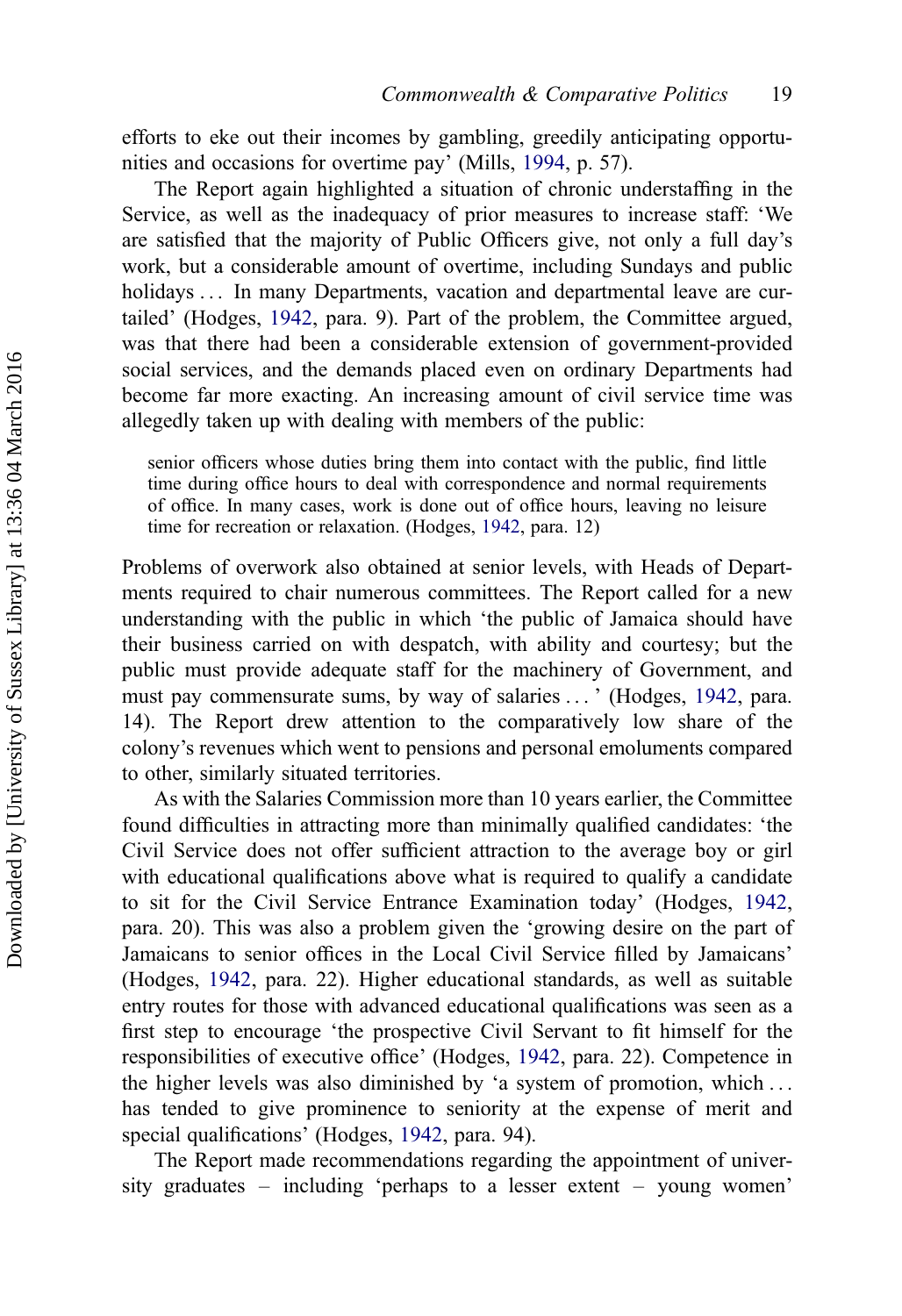(Hodges, [1942,](#page-20-0) para. 33). The Report recognised 'the claim of women to have some place in the administrative organisation' but given 'the peculiar difficulties confronting this country ... its limited economic prospects and rapidly increasing population', the Committee was of the opinion that 'any large scale employment of women, in posts which could be satisfactorily filled by men, cannot be justified' (Hodges, [1942,](#page-20-0) para. 73).

#### Transition agreements

Issues of reward and loyalty featured heavily in the immediate period before decolonisation. Jamaica was seen as setting a precedent for other jurisdictions in the Caribbean. There was no debate about 'preparation'. Instead, the debates involving officials in London and Jamaica were either directed at the rules governing Public Service Commissions (PSCs), or protecting the perks applicable to expatriate officers who might be affected by independence. To some extent, these debates qualify the image of an all-powerful and numerous expatriate class ready to pack the bags and move to remaining parts of the British Empire.

Civil service representatives were incensed by what they perceived to be a neglect of the Colonial Office in the protection of their interests post-independence:

I cannot afford to remain for an Independence which guarantees me nothing except the possibility of unemployment. I feel strongly that the Colonial Office has failed in its duty to its overseas personnel and has left them floundering around without guidance or advice. (CO1031/2972)

Indeed, they argued that expatriate officers were 'not missionaries, but officers for whom the Secretary of State wants compensation from the territory concerned' (CO137/904/3). In response, the Colonial Office agreed that in Gold Coast in particular, 'the great majority of senior policymaking posts in the public service were held by expatriate officers sharply distinguished from their colleagues both by colour and terms of service' (CO1031/2270). In those jurisdictions, this arrangement had triggered 'acute public criticism' and its continuance was seen as 'incompatible with the grant of independence'. Therefore, 'voluntary retirement' was offered to these civil servants (CO1031/ 2270). These 'safeguards' were granted in Malaya, Ghana, Nigeria and Singapore (CO1031/2295).

However, it was argued that Jamaica was different. First of all, the actual number of such officers was low in Jamaica, amounting to 'only 60 out of 360 administrative, professional and technical officers who are eligible for membership of the HMOCs' (CO1031/2270). Rather than offering voluntary retirement to all, individual cases would have to persuade the Secretary of State that their careers would be prejudiced if they were to continue their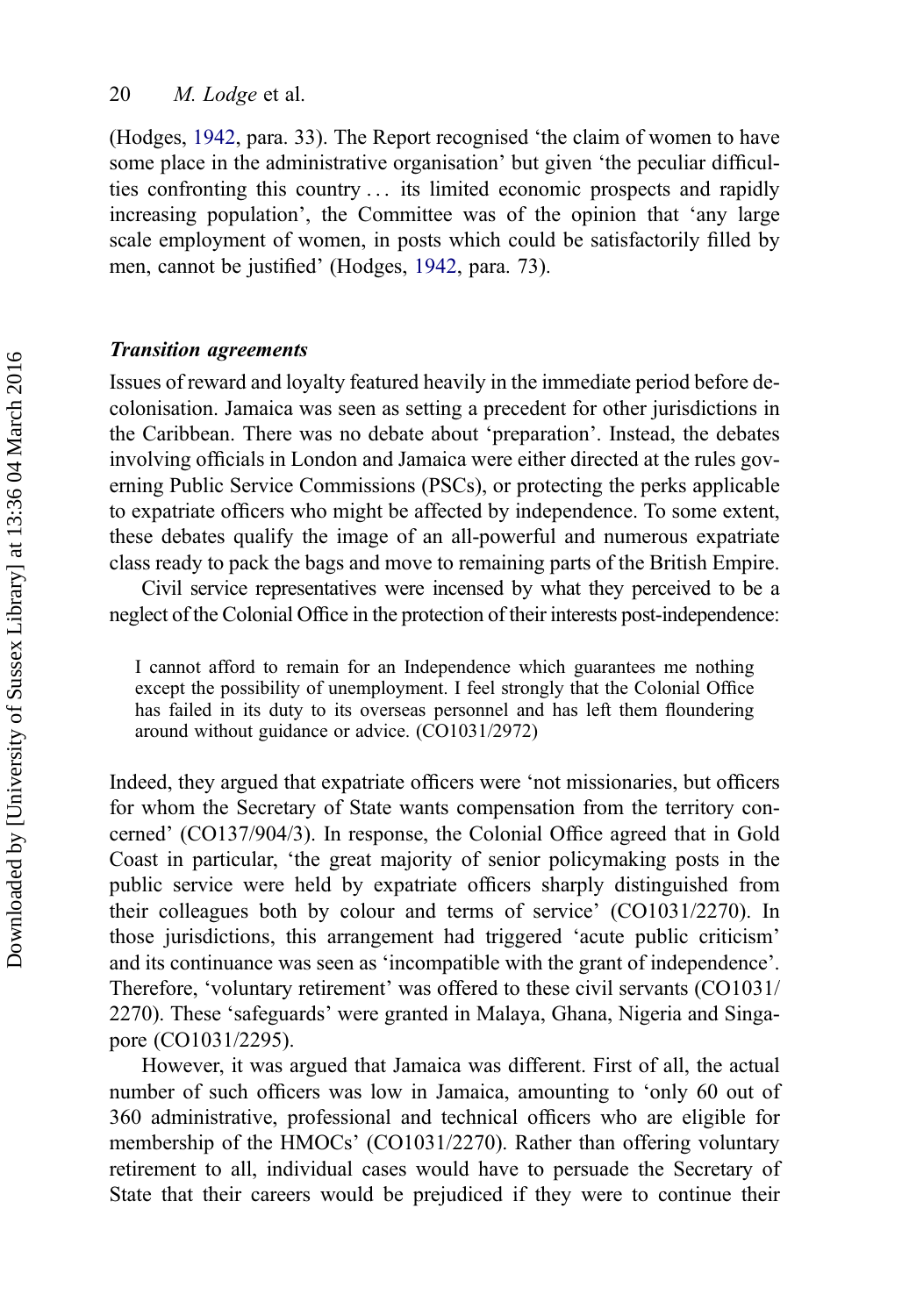service post-independence. Indeed, any expatriate who had gone to the West Indies in recent years had done so 'with their eyes open'. Civil service union representatives were (naturally) not persuaded, suspecting that 'nobody will qualify' and that this was a breaking of the bargain as 'these chaps still nurture the Colonial Service tradition' (CO 1031/2270). Again, the poor resourcing/rewarding of civil servants in the West Indies were raised:

By accepting posts in the Caribbean they have gained a life full of interest and responsibility but they have condemned themselves and their families to salaries and conditions of service very much worse than those of their colleagues who have stayed where they were or who have been promoted to similar posts on other parts of the word [ ... ] Indeed I think there would be strong arguments for requiring Caribbean territories to pay greater compensation than elsewhere to make up for the unsatisfactory terms of service which they have got away with (to their own tragic detriment) for so long. (CO1031/2270)

Second, it was argued that the Jamaican civil service was not shaped by a clear distinction between 'local' and 'expatriate' (although 'locals' might have disagreed with the recorded sentiment): it was '[...] not going to make for happier relationships if we now start to make a clear differentiation between "expatriate" and "local" officers. There has never been any real distinction in the Jamaica civil service' (CO 1031/2270, Renison (Jm) to Kitkatt (Ldn, also CO1031/2295 (no date)). In the end, the Colonial Office granted civil servants 'on an individual basis' the right to retire with compensation should their career have been adversely affected as a result of constitutional changes (CO 1031/2295). However, it was also made clear that it was unlikely that many cases would qualify.

In terms of appointment, the creation of PSCs created the novelty that appointments continued to be made (formally) by the Secretary of State, while in practice these procedures should be conducted by the Commissions. Local politicians (such as Alexander Bustamante) succeeded in removing edu-cational qualifications for appointment<sup>[2](#page-20-0)</sup> (CO137/904/3). However, more generally, the change in convention was seen as minimal as the control of appointment by the Secretary of State had been minimal in the West Indies (CO1031/227). At the same time, the role of PSCs was seen as critical; once Jamaica had achieved the status of 'self-government', then the PSC would become an executive organ whose decisions would be more or less binding on the Governor (who could refer individual cases back for reconsideration, without being able to veto appointments).

#### Report on the Commission on the Public Service in Jamaica (The Mills Report)

A further inquiry on the Jamaican public service published in 1950, chaired by a British civil servant, Eric Mills, addressed many of the key issues regarding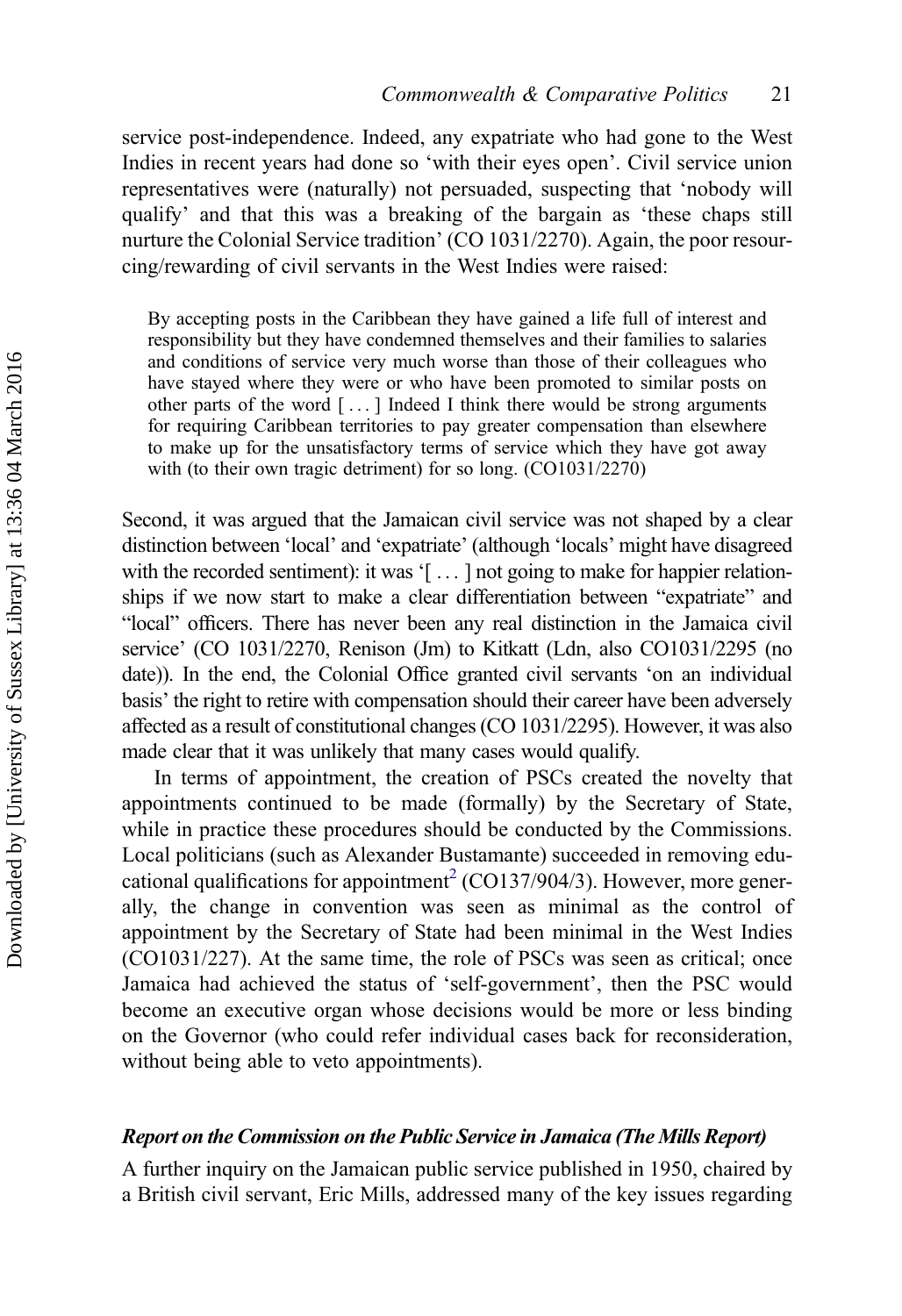competency, loyalty and rewards that had emerged in previous reports. First, it was noted that the lack of capacity characterising local government burdened and threatened to pre-occupy 'central authority' (Mills, [1949](#page-20-0), para. 5.3). Furthermore, too much expenditure was centred on social services rather than on developing economic activity. Blame for such developments was partly laid at the door of local politics ('this is almost inevitable in conditions of political immaturity deriving from universal adult suffrage' (Mills, [1949](#page-20-0), para 5.6)). Civil servants' obligation to 'translate policy on the part of those who, through election are made the trustees of the interests of the whole people irrespective of party' involved 'the exclusion of arbitrariness, capriciousness, or fancifulness' (Mills, [1949,](#page-20-0) para 5.7). However, Mills suggested that civil servants were afraid of speaking truth to politicians as that 'may put at risk the career of any public servant' ([1949,](#page-20-0) para 5.7). Indeed, the *Gleaner* argued that Bustamante's criticism of the Mills Report was largely because of the criticisms about politicians' behaviour that Mills had noted. In addition, Mills also criticised civil servants, ridiculing the notion that the tropical climate could be considered as a major impediment, and condemning office accommodation, accounting and filing systems. He also advocated that pensioned-off police and prison officers should be used as office messengers rather than young people ([1949,](#page-20-0) para  $15.1-3$ ).

While the Mills Report desired a 'flexible articulation in the design and structure of the instrument of administration, composed in such a manner as to secure an economical application of the Government of the day', some key criticisms of the operating PSB are repeated (CO137/907/3, CO137/904/ 1 –28 September 1950). In particular, the Report argued that policy-making at the top was hindered, 'as things are, they are fettered and frustrated by the misuse of routine that compels their attention. [Staff] were overburdened ... with details of staff administration' (Mills, [1949](#page-20-0), para 39.2). Staff in general were seen to be insufficiently qualified, given a reliance on secondary education (Mills, [1949,](#page-20-0) paras 40.2–40.3), it was underpaid, ineffectively organised, overstaffed, and not offering sufficient opportunities of 'promotion for ability'. Mills therefore argued for the division of the service into administrative and clerical grades, with direct entry into the administrative service for suitably qualified applicants, for the creation of a PSC, for a regrading to 'retire the dead wood', as well as for an increase in pay and living expenses.

The Colonial Office, however, noted that these recommendations faced difficulties, given the problematic financial position of the island. Bustamante demanded higher taxes rather than expenditure reductions to pay for higher wages (as he suspected civil servants' suffering to be comparable to other Jamaicans), while the Civil Service Association accepted the need for a reorganisation, although it noted that salary scale adjustments meant that the civil service continued to remain 'unattractive'. Neither of the two main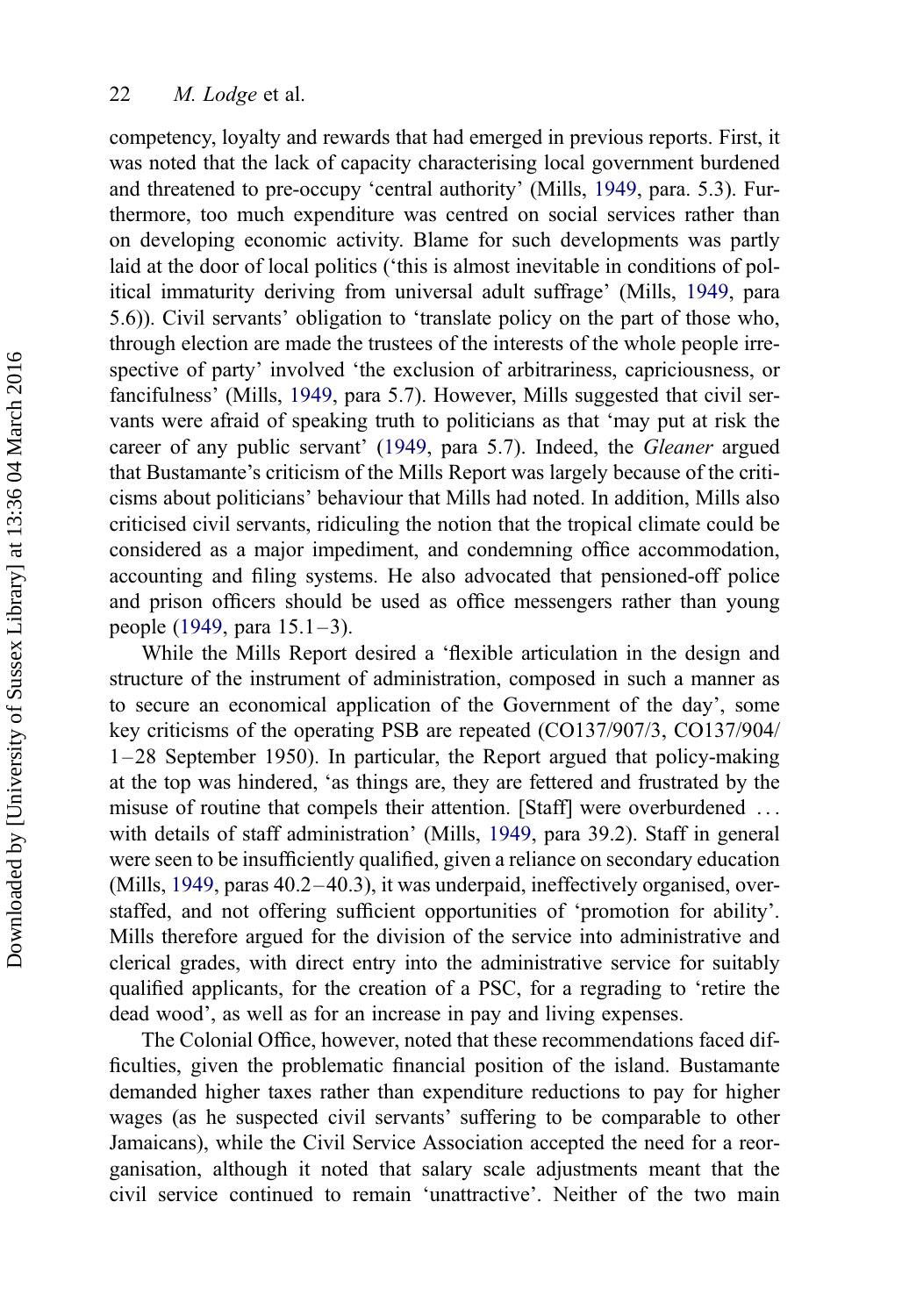political parties was interested in taking up the issue of wage demands, because, as the Colonial Office put it, 'Mills' proposals are about all Jamaica can afford' (CO137/904/1, 28 September 1950). Manley and his party advocated the split between administrative and clerical grades (unlike Bustamante who successfully vetoed proposals that would have allowed for entry into the administrative class not solely through the clerical route).<sup>[3](#page-20-0)</sup>

The recommendations of the Mills Report were seen as establishing the 'foundation for a better civil service', as it potentially accelerated promotion opportunities (CO137/904/1, 28 September 1950). However, the recommendations regarding salary increases had to be delayed, given political opposition and the precarious financial position that made the proposed increases unaffordable. The debates regarding the PSC, in contrast, focused largely on the powers of the Secretary of State, the extent to which the Commission's powers should be restrained until independence (as advocated by the governor general) and how to achieve consistency across different Caribbean territories (CO137/904/2).

#### A colonial PSB?

Across the reports and debates considered above, the central focus was on the main dimensions of the PSB, but very little on the implications for the wider development of relations between bureaucracy and the political system. Such concerns emerged primarily in the context of the more immediate discussions surrounding pending independence. In this section, each PSB dimension is discussed in turn, paying attention to the shifting emphases over time that reflect different sensitivities that shape how assumptions about (colonial) government from Westminster were reflected in debates about administration in the colonies. Our findings are summarised in Table 1, below.

In terms of *reward*, the continuing theme is one of low pay and poor promotion opportunities as well as to some extent poor living and working conditions. Particularly in the earlier part of the period we considered, the lack of structured recruitment processes, and an entrenched resistance to appointment on merit was also said to stand in the way of attracting candidates who went beyond the minimal qualifications. To some extent, the official record needs to be tempered by interview evidence which suggested that for brown or black Jamaicans from the 1930s onwards, the civil service represented a prestigious career, attracting high-achieving scholarship students from rural areas, and indeed that the service in the Jamaican civil service was seen as an attractive career opportunity for officers of other territories. Mills [\(1994](#page-20-0), p. 59) notes that with the Colonial Development and Welfare Act, the Treasury began to challenge the dominance of the Secretariat (previously the main policy-making department, headed by the Colonial Secretary), and this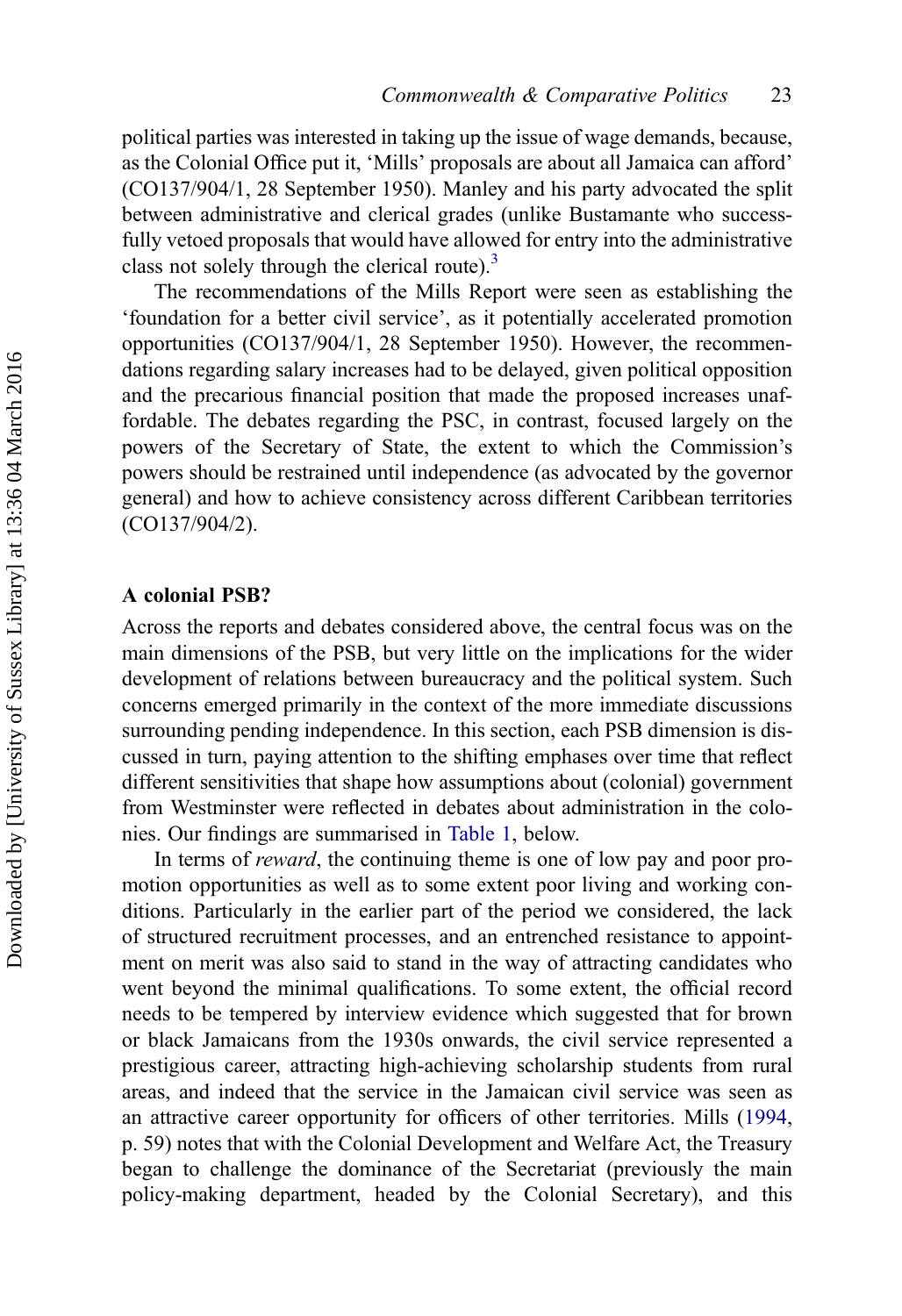|            | Whitehall-legacy<br>(as defined by Schaffer)                                         | Observed patterns<br>(to 1945)                                                                | Observed patterns<br>$(1945 - 1962)$                                                                                                                                              |
|------------|--------------------------------------------------------------------------------------|-----------------------------------------------------------------------------------------------|-----------------------------------------------------------------------------------------------------------------------------------------------------------------------------------|
| Reward     | Comfortable reward,<br>certain degree of<br>security and<br>predictability           | Continued themes of<br>insufficient reward,<br>and poor<br>promotion<br>opportunities         | Insufficient reward,<br>improved promotion<br>opportunities (local).<br>Secure and<br>predictable tenure                                                                          |
| Competency | Competent operation<br>in the light of<br>preferences of<br>government of the<br>day | skill, although<br>increase in<br>Jamaican entrants<br>by $1930s$                             | Lack of expertise and Lack of expertise and<br>skill, the civil service<br>was seen as a<br>prestigious career,<br>attracting some of<br>the best and brightest<br>local students |
| Loyalty    | Loyal service to the<br>'government of<br>the day'                                   | Hardly mentioned,<br>only in context of<br>criticism that<br>government is<br>'shuffling' out | Remained a marginal<br>issue. Increased<br>tensions as<br>independence<br>approached                                                                                              |

Table 1. Overview of PSB-related debates in Jamaica.

provided opportunities for brown and black Jamaicans who were in practice excluded from the Secretariat.

Criticism was also raised regarding the preference of the 'locals' and the way in which the desire by some parties to protect a career structure where individuals started at the clerical 'bottom' and could rise to the administrative 'top' prohibited the direct recruitment of individuals into the administrative grade. Whereas the reward side was directly linked to the competence aspect of the PSB in the earlier reports, those documents and correspondence that sought to prepare Jamaica for independence pointed to the inherent link between reward and loyalty. For example, it was argued that career civil servants deserved not to be abandoned by the Colonial Office.

Similarly, in terms of *competence*, there was continued discontent with the capability of individual civil servants, as well as the overall organisational setup. In terms of the latter, a continuous theme throughout the reports was that the colonial leadership, that is, colonial governor and heads of departments, was overburdened with the 'wrong' activities. The lack of capacity at the local government level further impeded the capacity of the colony-wide administration as it displaced activity and generated further local dissatisfaction. In contrast, other parts of the civil service were seen as poorly skilled. This was reflected in repeated demands for university graduates to be recruited, and to allow for direct entry into the administrative grades. Indeed, the Mills Report and the Salaries Commission made the case for the recruitment of scientists.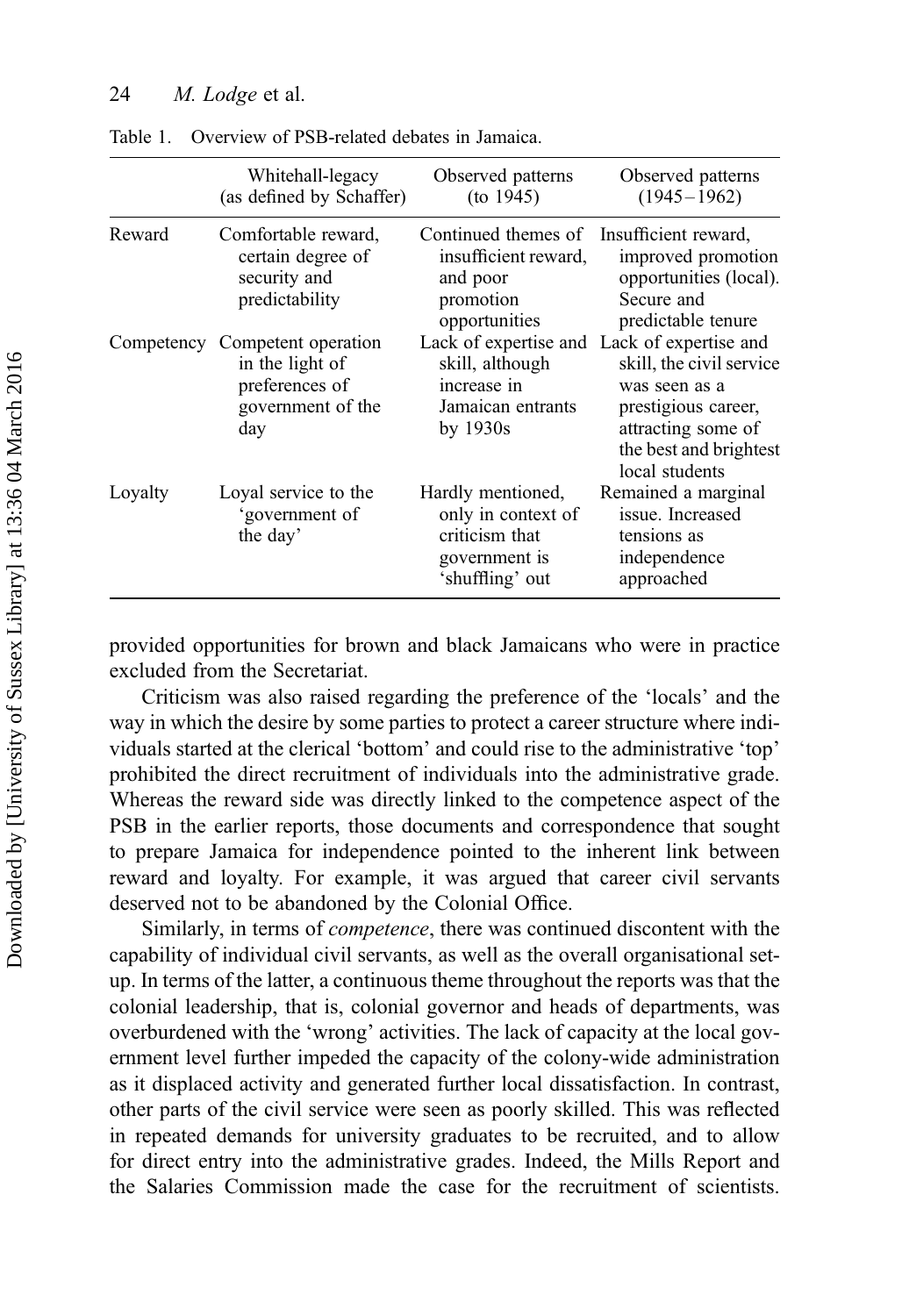<span id="page-19-0"></span>However, such attempts were stifled by local politics. As noted, by Moyne and other reports, poor salaries and the perception of fear to be exposed to criticism (and worse) from local actors as well as the Colonial Office itself led to a decision style that was seen as risk averse and accommodating 'dead wood' (therefore, the Mills Report suggested a re-grading to allow for difficult choices to be made).

*Loyalty* was perhaps the least-discussed dimension of the PSB, suggesting that the underlying assumptions were never really questioned. This is perhaps not surprising in an era where officers acted within a direct line hierarchy extending, via the Colonial Secretary to the Governor. Yet starting with the 1939 – 1942 report, one sees an emerging issue as to whom civil servants are loyal: the Government or the wider public? As independence approached, we also observe increasing evidence of a concern with the implications for civil servants from independence. The Colonial Office somewhat fatalistically noted that it was likely that post-independence life would witness politicisation. There was also only limited interest in providing sitting civil servants with constitutional guarantees that would have monetary value (i.e. compensation payments). The other aspect of loyalty debates was the issue of political interference. The Mills Report in particular argued that local politicians showed limited respect for civil servants, thereby creating a climate of distrust that would reduce government capability at large.

#### Conclusions

This article contributes to the assessment of Jamaica's (and other Caribbean islands') colonial legacy, and to contemporary policy debates about the rejection or reform of British administrative institutions and practices. While our analysis points to the difficulty in sustaining in everyday practice the understandings of the colonial-era PSB, it paradoxically also points to its persistence, and therefore also to the difficulty in adapting a colonial-era administrative doctrines to the post-independence era. Presciently, a report to the Government of Jamaica prepared under the United Nations Programme of Technical Assistance (Angus, Barrett, & Holstein, [1965\)](#page-20-0) published only three years after independence highlights how the persistence of a colonial-era bargain founded on insulation from political factors imperilled the survival of the civil service itself. Although praising Jamaica's 'strong, uncorrupt civil service' as 'a national asset of incalculable and fundamental value' (Angus et al., [1965](#page-20-0), para. 1.), the report nonetheless saw a lack of responsiveness to elected ministers as a serious threat to the survival of a permanent career civil service in Jamaica (Angus et al., [1965](#page-20-0), para. 7).

As the civil service proved unable or unwilling to 'serve different political masters and give loyal and effective service to each one', then 'ministers will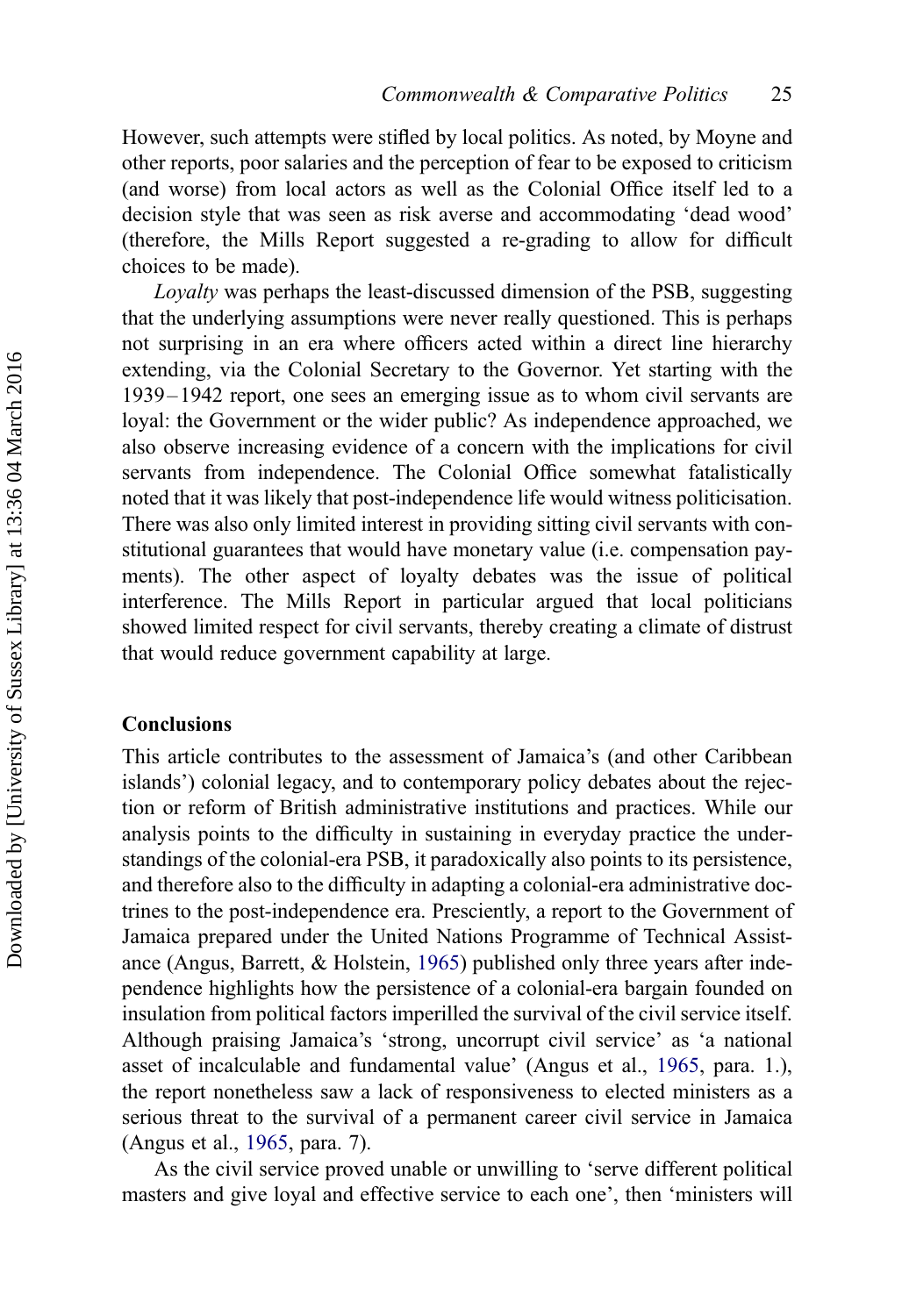<span id="page-20-0"></span>inevitably be faced with the temptation to press for the appointment to positions of responsibility in the civil service of people who *will* in fact carry out their policies and plans' (Angus et al., 1965, para. 7). The PSB analysis developed here helps to explain the deeper doctrinal and institutional factors that impeded the responsiveness of the Jamaican civil service.

Beyond these specific and practical lessons for Caribbean administration, our analysis points to a number of broader lessons for comparative scholarship. For example, the contemporary literature on comparative politics has pointed to different developmental trajectories depending on whether territories were governed on the basis of 'direct rule' and 'indirect rule', especially in the case of British colonial rule (Gerring, Ziblatt, Van Gorp, & Arevalo, 2011; Lange, Mahoney, & vom Hau, 2008; Mahoney, 2010).

If colonialism is, as Hobson (1905, p. 5) famously suggested, 'the power of colonists to transplant the civilisation they represent to the new natural and social environment in which they find themselves', then a much more contextual approach towards the extent and limits of this power is required. The broader potential of PSB analysis is to combine such a contextual approach with the generalising ambitions of social science. Such an approach requires a move beyond a reliance on select secondary sources on which the literature on colonial legacies, like the wider literature on historical institutionalism, is based. The differences we traced between the doctrines of colonial rule and the everyday experience of officials point to the risks in relying only on the former.

#### Acknowledgements

The second author thanks Edinburgh Law School where he was a MacCormick Fellow while this article was completed. The authors are grateful to Joanna Shapland and Richard Kirkham for comments.

#### Disclosure statement

No potential conflict of interest was reported by the authors.

#### Funding

The authors are grateful for support for this research from a British Academy International Partnership and Mobility Award (PM120200). The third author thanks Kyung Hee University for financial support to travel to Jamaica.

#### Notes

1. Except where otherwise indicated, all archival references in this article are to files held in The National Archives, Kew, London.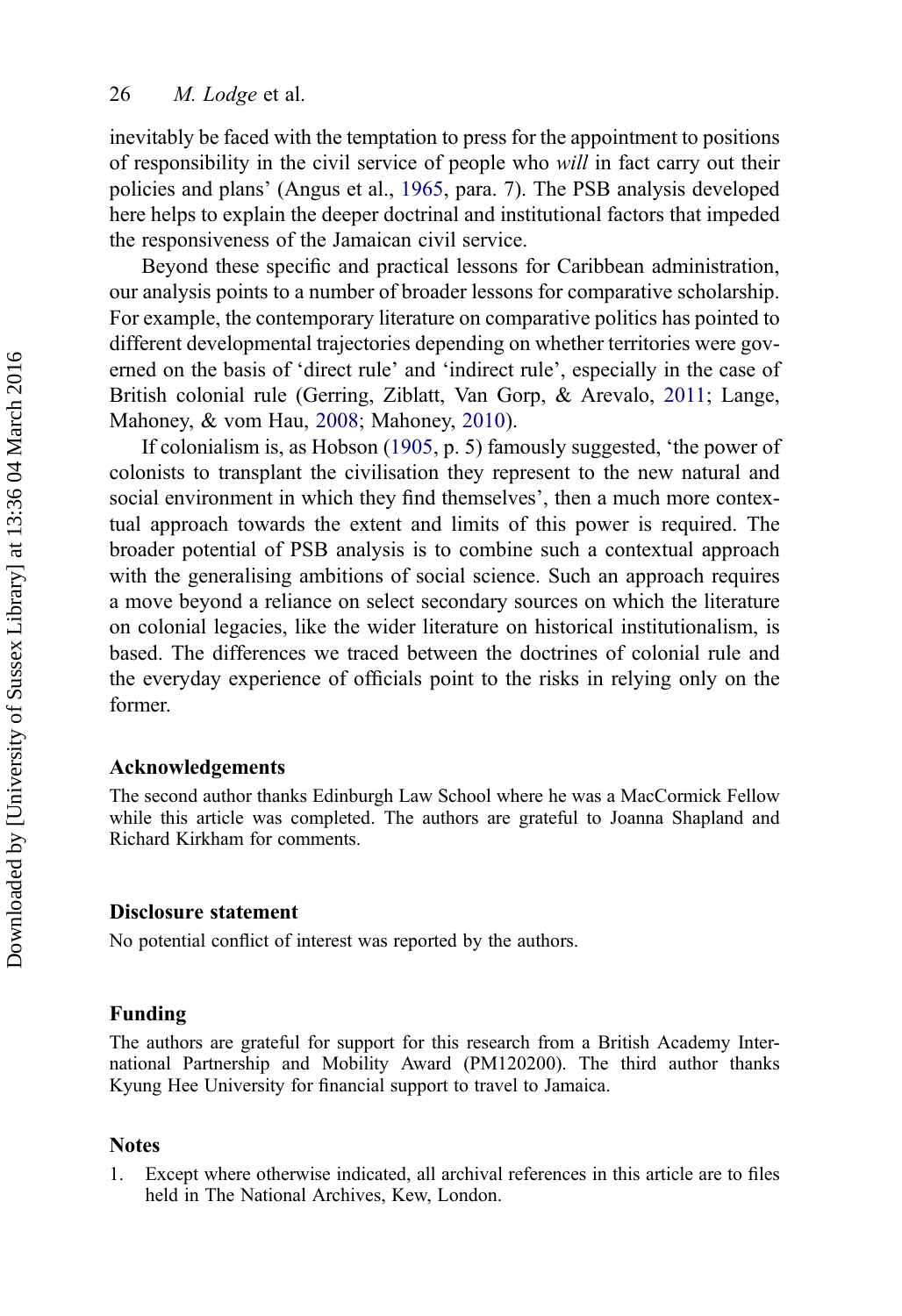- <span id="page-21-0"></span>2. Bustamante argued in the House of Representatives that ' ... every one of us knows it is a fact that the great majority of those who have had College training are almost absolute failures, and some are failures' (*The Gleaner*, 10 August 1950).
- 3. According to the *Gleaner*, Manley accused his opponents of not having considered the Mills Report, and, instead, displaying an 'abundance of expression of bad manners, of strange noises more appropriate to the cattle pen and pig sty'.

#### **References**

- Angus, N. C., Barrett, W. P., & Holstein, E. (1965). *Public administration in Jamaica*. Kingston: The Government Printer.
- Barnett, L. (1977). *The constitutional law of Jamaica.* Oxford: London School of Economics/Oxford University Press.
- Birch, A. H. (1964). *Representative and responsible government: An essay on the British constitution*. Toronto: University of Toronto Press.
- Byles, G. L. (1948). The Jamaican experiment. *Parliamentary Affairs*, *1*(2), 56 –69.
- Darwin, J. (2012). *Unfinished empire: The global expansion of Britain.* London: Penguin.
- Gerring, J., Ziblatt, D., Van Gorp, J., & Arevalo, J. (2011). An institutional theory of direct and indirect rule. *World Politics*, *63*(1), 377 –433.
- Guiness, W., 1st Baron Moyne. (1945). *West India Royal Commission report*. London: Her Majesty's Stationery Office.
- Hobson, J. A. (1905). *Imperialism: A study*. London: George Allen & Unwin.
- Hodges, A. (1942). *Report of the Committee on the Public Service in Jamaica 1939– 1942*. Kingston: The Government Printer.
- Hood, C., & Lodge, M. (2006). *The politics of public service bargains*. Oxford: Oxford University Press.
- Hyam, R. (1999). Bureaucracy and trusteeship in the colonial empire. In J. Brown & W. M. R. Louis (Eds.), *The Oxford history of the British empire: Volume IV – the twentieth century* (pp. 232 –254). Oxford: Oxford University Press.
- Jeffries, C. J. (1972). *Whitehall and the colonial office: An administrative memoir*. London: Institute for Commonwealth Studies and The Athlone Press.
- Lange, M., Mahoney, J., & vom Hau, M. (2008). Colonialism and development: A comparative analysis of British and Spanish colonies. *American Journal of Sociology*, *111*(5), 1412– 1462.
- Laski, H. J. (1938). The colonial civil service. *The Political Quarterly*, *9*(4), 541 –551.
- Lijphart, A. (1999). *Patterns of democracy*. New Haven, CT: Yale University Press.
- Lipson, L. (1948). *The politics of equality*. Chicago, IL: Chicago University Press.

Lodge, M., & Stirton, L. (2009). Beyond the 'inherited model' public service bargains in the Commonwealth Caribbean. *Social and Economic Studies*, *58*(1), 43–67.

- Mahoney, J. (2010). *Colonialism and postcolonial development*. Cambridge: Cambridge University Press.
- Manley, M. (1974). *The politics of change: A Jamaican testament*. London: André Deutch.
- Mills, E. (1949). *Report of the Commission on the Public Service in Jamaica*. Kingston: The Government Printer.
- Mills, G. E. (1994). *Grist for the mills: Reflections on a life*. Kingston: Ian Randle.
- Robertson, J. (1961). Some problems on the path to self-government. *Public Administration*, *39*(4), 313 –321.